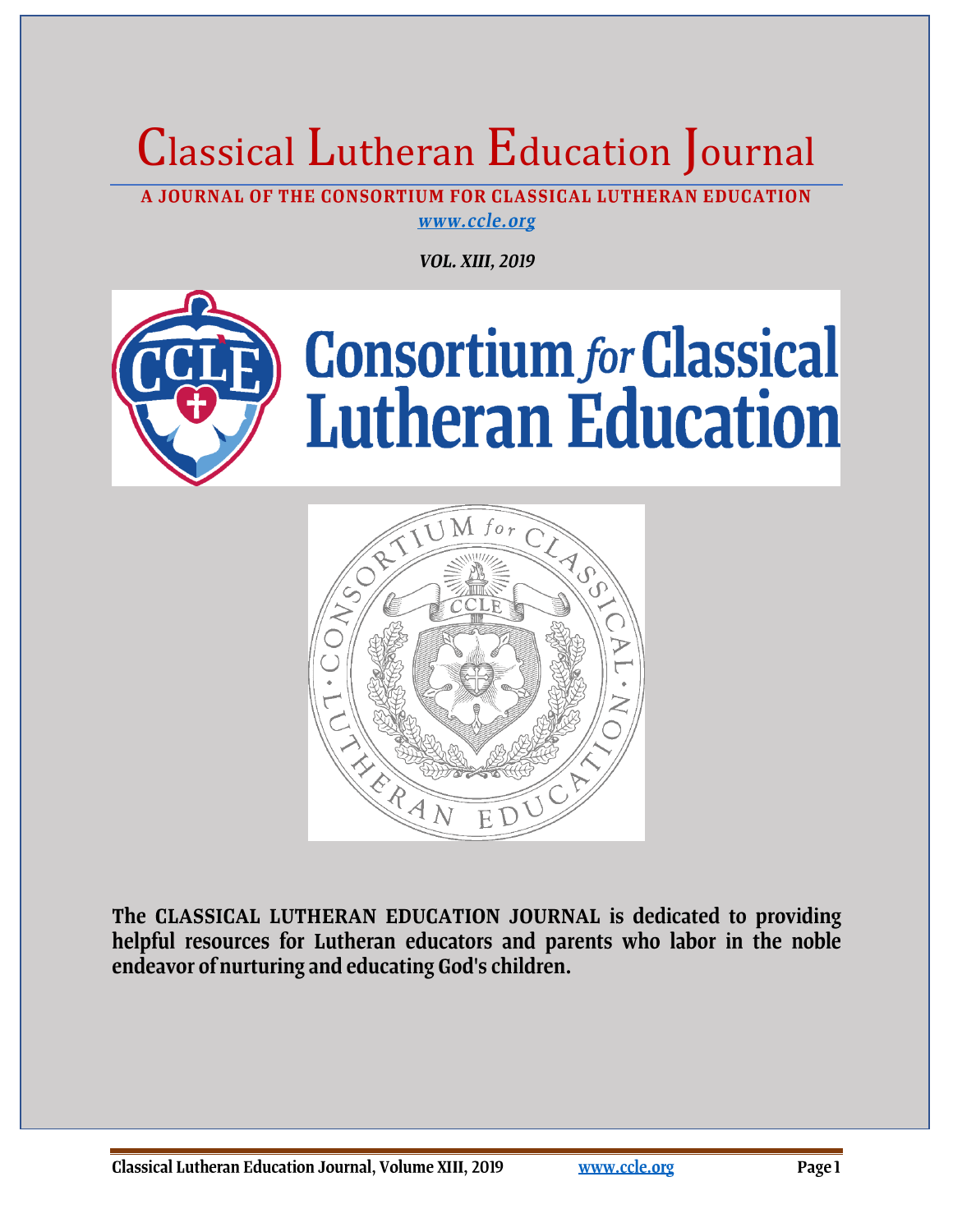## **Contents**

| What is Classical Education?                |
|---------------------------------------------|
|                                             |
| <b>What Is Classical Lutheran</b>           |
| <b>Education?-Theory in Practice</b>        |
|                                             |
| Churches, Schools, and                      |
| <b>Homeschools: Looking Outside the</b>     |
| <b>Box in Support of Classical Learning</b> |
| by Susan Knowles20                          |
|                                             |

#### In This Issue

In this issue, we provide three presentations from the CCLE XIX Conference. Mrs. Swope begins by exploring a definition of classical Lutheran education. Rev. Cain discusses the implementation of classical Lutheran education. We conclude with an article from Mrs. Susan Knowles who invites newcomers to partake of the riches found within a classical Lutheran education. We invite all to access recordings from this conference and previous conferences at [www.ccle.org.](http://www.ccle.org/)

#### **Editors**

Rev. Rene G. Castillero Mrs. Cheryl Swope

### 2019-2020 CCLE Board Members

Rev. Stephen Kieser *Board Chairman, CCLE President*

Rev. Robert Paul, *Vice Chairman*

[Rev. Pau](#page-19-0)l Cain, *Secretary & Webmaster*

Dr. Gene E. Veith

Mrs. Cheryl Swope

Mrs. Melinda Heine

Mr. Justin Benson

Also serving the Consortium for Classical Lutheran Education:

…

Dr. Jackquelyn Haws Vieth *Executive Director of Educational Certification*

#### Mr. Tom Strickland *Technology Consultant for CCLE*

Classical Lutheran Education Journal, Volume XIII, 2019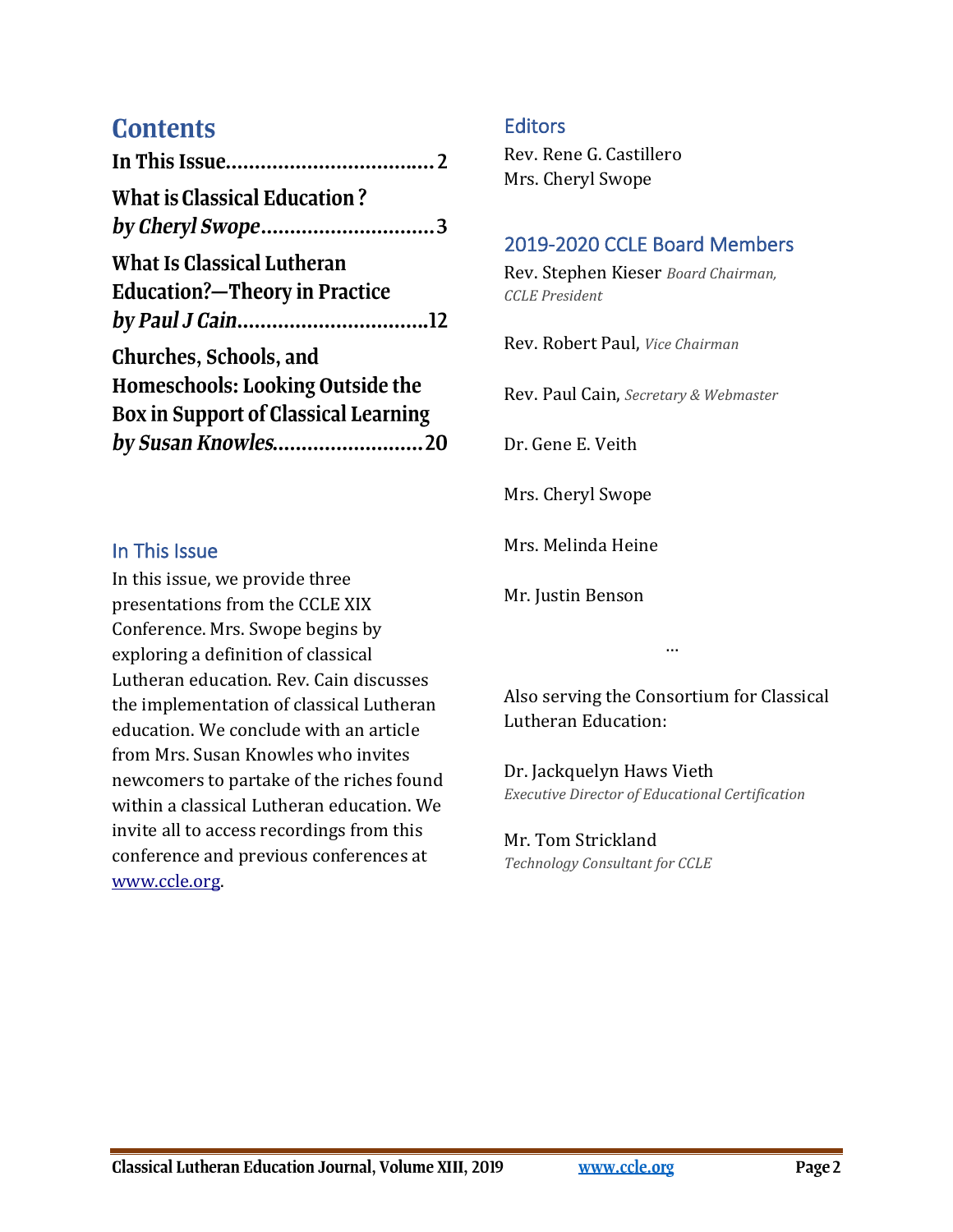# What is Classical Lutheran Education *by Cheryl Swope*

In the *Te Deum* we sang together this morning:

*O Lord,* (prayer) *save Your people and bless Your heritage. Govern them and lift them up forever. O Lord, let Your mercy be upon us, as our trust is in You.*

With these words in mind we gather together here today. We give thanks for our hosts at Grace Lutheran Church & School. We give thanks for the dedicated organizers and leaders who brought us here together to join in – and learn more about – our common mission, vision, and purpose in classical Lutheran education. And above all we give thanks to God for redeeming us in Christ Jesus that we might share all we have been given with the children in our care.

In the *Large Catechism*, Martin Luther tells us that:

> for *this two-fold* purpose God has given us children and issued us *this* command: that we should train and govern them according to His will: *to bring up … children above all things in the fear and knowledge of God and that they may be employ for whatever*

<sup>1</sup> *Liberi* in this context simply means "children." It is etymologically related to "free," as is in "freeborn children," but it can simply mean "children.") *need there is, to have them instructed and trained in a liberal education – good literature, disciplines/letters/sciences.* 

Fear and knowledge of God and an education in the liberal arts and sciences, in other words: a classical Lutheran education.

Does it really say that? Yes it does! Large Catechism, Fourth Commandment, look in the Triglotta. Hear the Latin: *ut ante omnia ad Dei timorem et agnitionem suos liberos educet*— "that above all things they bring up their children in the fear and knowledge of God. 1 " See here again: *eosdem quoque bonis literis ac disciplinis imbuendos et formandos tradant—*forming and imbuing children in "good literature and disciplines/letters" and sciences that above all things they bring up their children in the fear and knowledge of God and forming and imbuing children in "the liberal arts and sciences": a classical Lutheran education

Some of us here have been studying classical Lutheran education for years. Others of us are brand new. Still others are somewhere in between. Lest *any* of us think we already know all there is to know about raising and teaching children in God's Word and in the liberal arts and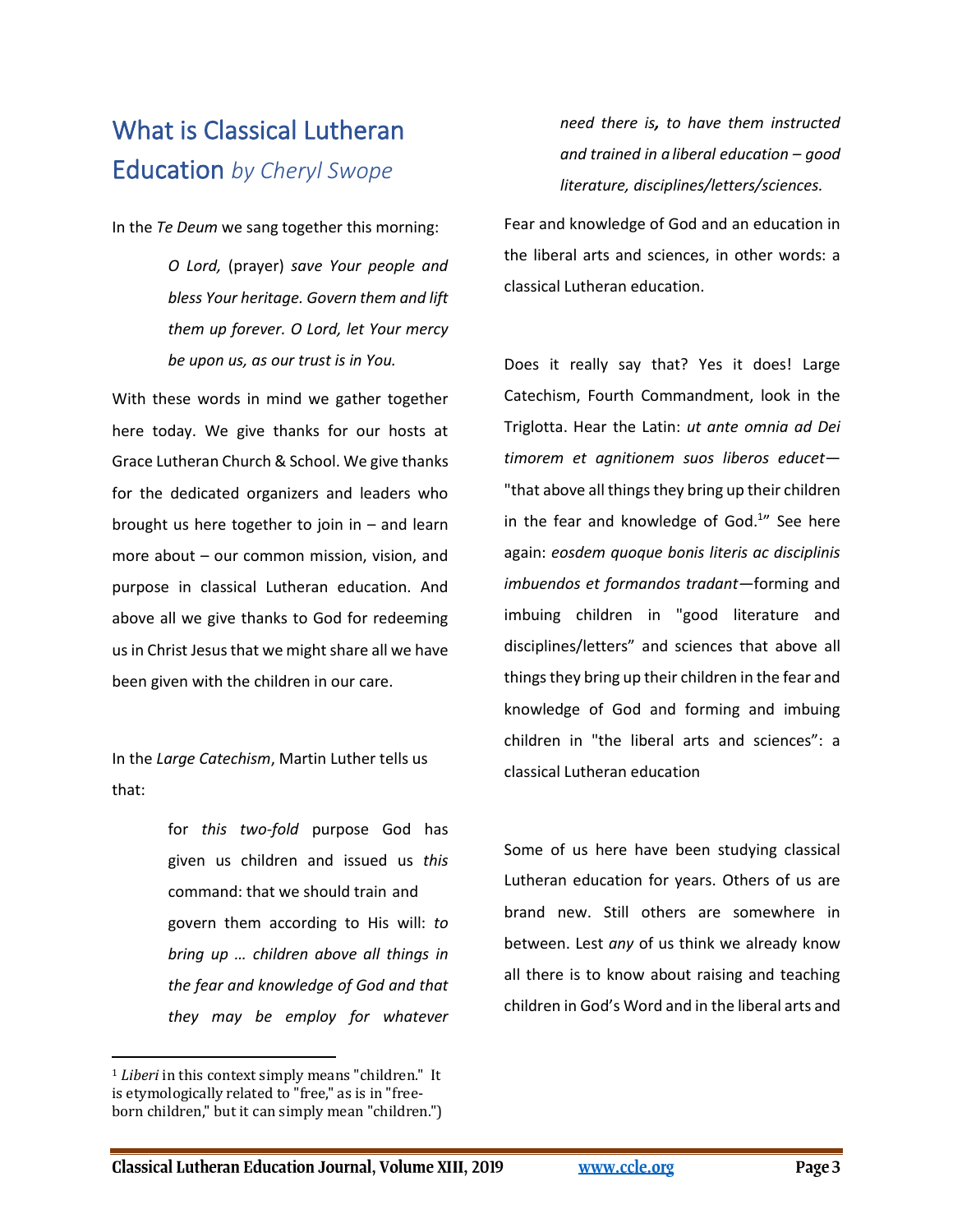sciences, Luther has an exhortation for this too. That we not:

> … imagine that [we] know everything, … but steadily keep on reading, teaching, learning, pondering, and meditating, and do not cease until [we] have made a test and are sure that [we] have taught the devil to death, and have become *more learned than God Himself and all His saints.*

This is what brings us here today. That we keep learning together, pondering, and not ceasing to engage each other in conversations that spur us on to do what we have been called to do – to bring up children in the fear and knowledge of God, and to give them the timeless heritage of an education in the liberal arts and sciences: namely, a classical Lutheran education.

In this article, together, we will "get on the same page," regarding classical Lutheran education answering "*what is it?"* In our *second* session we will focus with more depth on the "classical" elements of Classical Lutheran Education. And in our *third* session we will highlight the "Lutheran" distinctives of Classical Lutheran Education, because I believe that of ALL those who are recovering classical education today – and there are many – we as Lutherans are uniquely equipped to teach both for this life and for the life to come.

As you may have heard I have a master's degree in education, I also have a bachelor's degree in education, and I'm also state certified lifetime K-12 to teach children with behavior disorders and learning disabilities. But my teacher training was *not* where I learned about classical education. In fact, we never read Plato on education or Milton on education or Luther on education or C.S Lewis on education. Like most of us in this room, I am learning about classical education as an adult for the sake of the children we teach and nurture and for the sake of generations to come.

Here is some personal background that helps illustrate how far we have come from classical education in many of our schools:

After graduating with my master's in the 1980s, I began serving in a reasonably affluent publicschool district as a special-needs coordinator among twelve elementary schools. However, I quickly realized that there must be more to education than what I was seeing. In the 80's the whole-language movement was in full swing. I witnessed wholesale changes of curriculum several times in the few years I was there as new experimental teaching methods replaced other methods the teachers knew. Mainstreaming – now called *inclusion* – of children with behavior disorders and learning disabilities was just becoming popular. Therefore I was hired: so that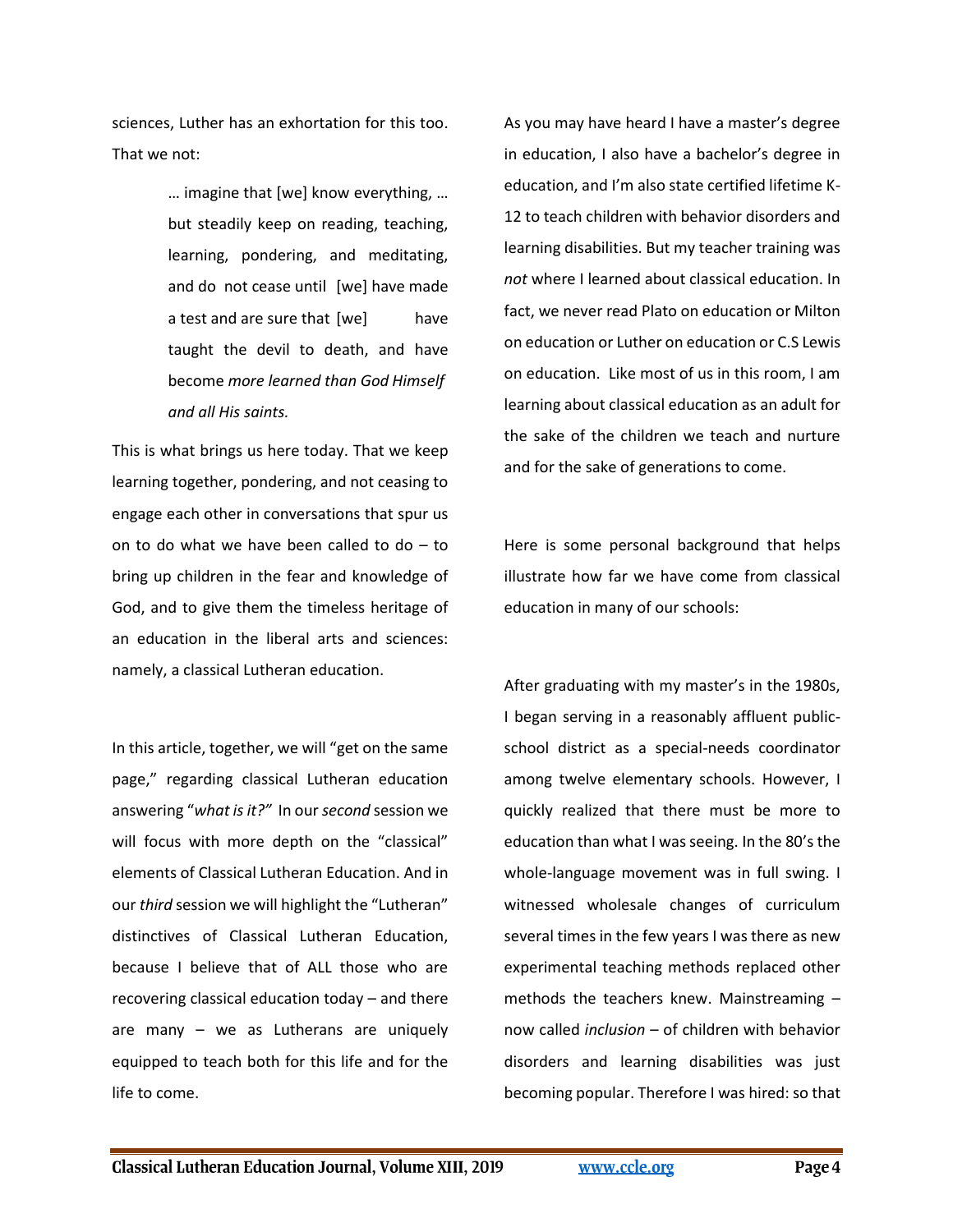teachers had not only new methods but also new children to teach. We did not witness stellar academic achievement.

In fact, with the exception of a handful of truly master teachers, no matter where I observed, whether in the self-contained special classrooms or in full classrooms, I saw only marginal academic success. I also longed for children to be taught that their education was to lead them to service to others. Not only was it lacking in success, but in the height of the self-esteem movement it also seemed very self-centered.

About this time on the news (or possibly in a documentary) I learned of a woman named Marva Collins. She taught with authority.<sup>2</sup> Marva Collins had a commanding presence. In her classroom Marva Collins never sat. She stood, she walked from desk to desk, and she engaged every child. I would learn later that she embodied John Milton Gregory's *Seven Laws of Teaching*. She taught students to be leaders, visionary, and servants in the best sense of the word.

Did Marva Collins have the "cream of the crop" in her classroom? Did she have the wealthiest,

<sup>2</sup> I had been taught in my teacher training that one should only *facilitate*, and not teach.

brightest, and most carefully hand-picked students? No. Marva Collins taught children in the inner city of Chicago.

Fed up as a teacher in the public schools with all of the field trips and assemblies and showing of movies and failing to teach, she had started her own school. Marva Collins taught financially impoverished children, many of whom came to her with "labels" such as mental retardation and learning disabilities. She taught these children to learn and apply phonics, to recite poetry and Scripture, and to speak confidently. She taught them to write papers, to defend arguments, and to persevere through trials. She read Shakespeare and Dickens to improve their capacity for language. The results were stunning. This education was humanizing and freeing, broad and rich. I remember thinking, "If she can do this in the inner city of Chicago with these children, why aren't we doing this will ALL of our children?"

In *Simply Classical* I tell the rest of my story of "shedding the skin" of my expensive progressive education training, but for now we'll simply move to the 90s. I had married, my husband and I had learned we could not have children, and we were winding our way through a theological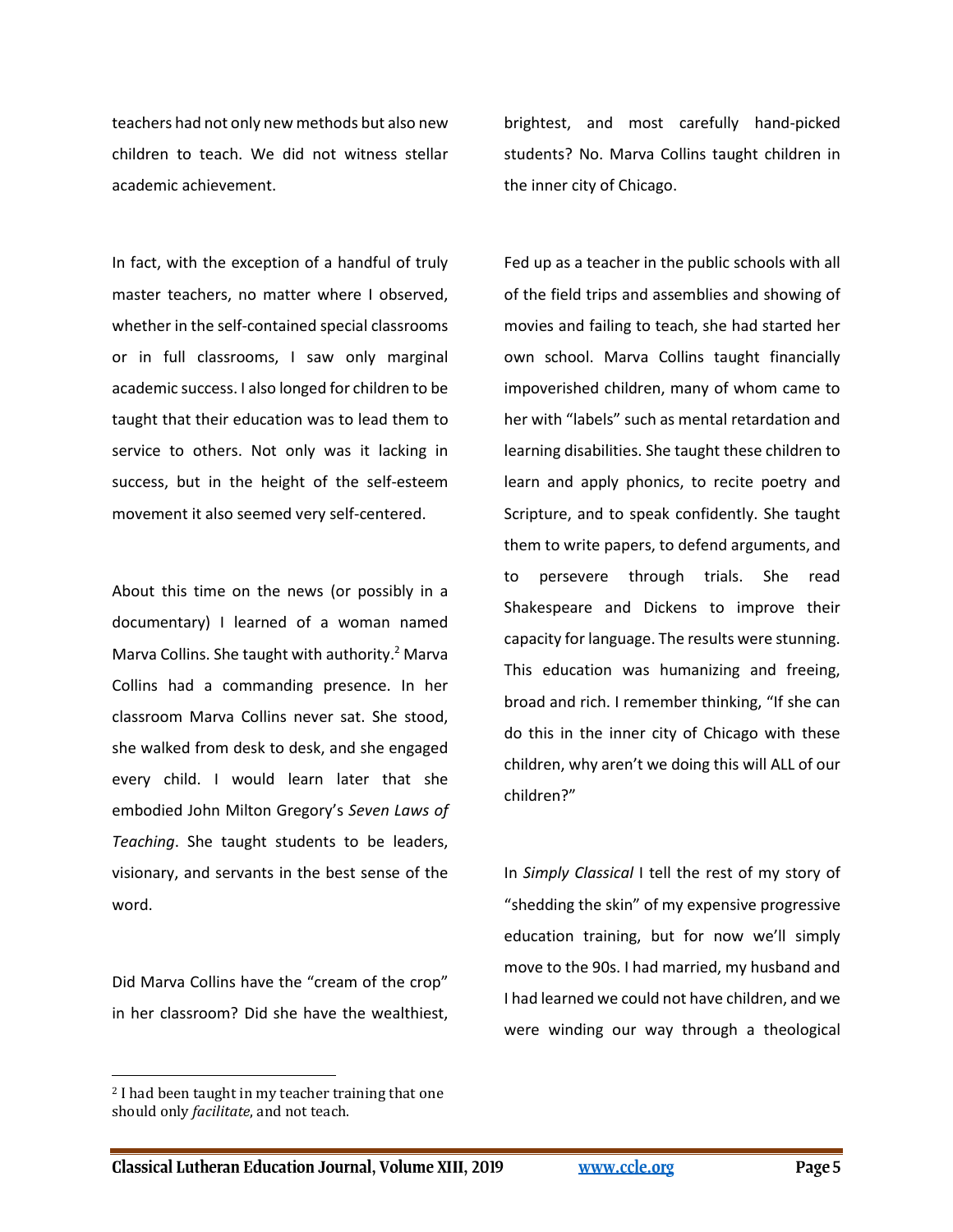odyssey. Neither of us had been raised Lutheran, yet we had been baptized, raised in Christian homes, and were being drawn back to the Scriptures. We began listening to KFUO Lutheran radio and it seemed as if we were hearing the Gospel for the first time. We believe now we were being brought back graciously and mercifully through the Word of Christ to our baptismal faith.

As if "hand in glove," our awakening as Lutheran Christians with new understanding of and appreciation for Word and Sacrament sparked my own renewed reflections about education. Educational viewpoints have profoundly theological underpinnings.

I began reading articles and books about classical education. When Dr. Gene Edward Veith talked about classical education on Issues, Etc., I listened closely. Much of what I heard reminded me of someone I had admired a decade earlier: Marva Collins. I knew that if I ever had children through adoption, I would want these children to have a classical Lutheran education.

As many of you know, children did come to us through adoption. Two children. Twins, a boy and a girl, both with special needs, came to us when they were fourteen months old. Both were on the autism spectrum, both had speech and language disorders, both had developmental coordination delays, and both had medical needs. And both were as cute as could be. They melted our hearts.

But now I was faced with a dilemma: Can you give such children a classical education? I searched books, the internet, and found very little on classical education and special needs, but I thought, "If this is the best education available for any human being, how could I not try to give this to them?"

Our local Lutheran school was not equipped to accommodate their special needs. Our local classical school – the only one in St. Louis at the time – said "No. We cannot accommodate their special needs."<sup>3</sup>

Rejection by both Lutheran and classical schools left me with one choice: homeschooling. From the time they came to us as infants all the way through high school graduation, we homeschooled both children with a classical Lutheran education.

for children with special needs for use in home or school. www.ClassicalSpecialNeeds.com

<sup>3</sup> With Memoria Press I have since created an entire line of classical Christian teaching materials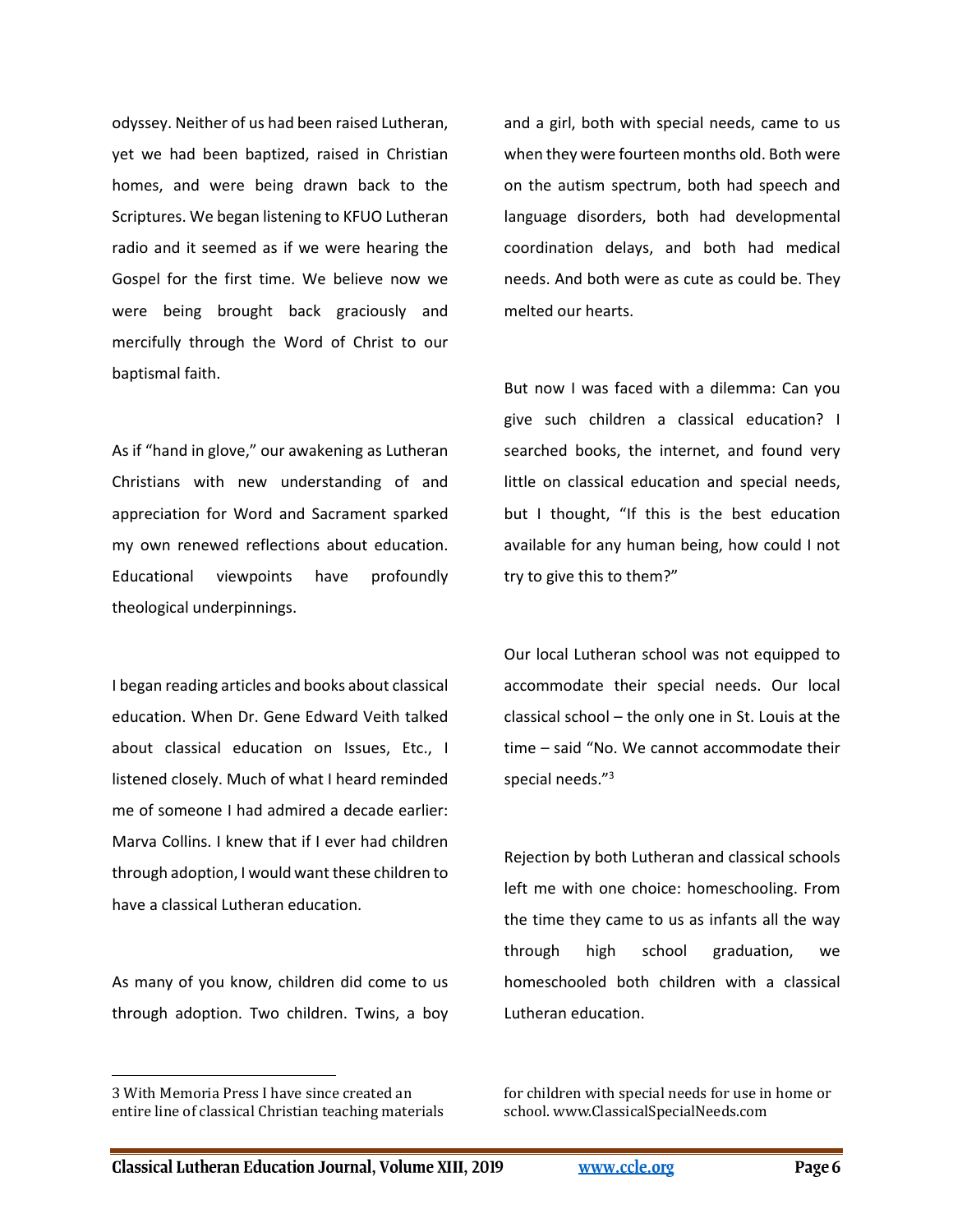Along the way they both developed schizophrenia, as their biological mother had, but we kept going. Sometimes we had to go backwards and repeat what we had already covered, but both children studied Latin and logic, mathematics and science, art and literature, music and astronomy, and both children have read with us the entire *Book of Concord*.

My son always wanted to become a pastor but cannot due to his many disabilities. Today he is 6'2" and continues to struggle daily with his mental illness but serves as our pastor's righthand man as head usher, permanent acolyte, and the person who spreads salt on the walkway before members arrive. My son loves history and theology. He works in a local history museum in our small town in Missouri. My daughter is just under 5'2" and despite a host of challenges sings in the church choir and serves twice a week as an activities-aide in our nursing home. She loves the residents and has several favorites. She and I still study voice and Latin together, just because she enjoys it so much, as do I.

I believe that because of their classical Lutheran education their minds are stronger than they would have otherwise been, and they live lives of service, rather than merely receiving services. The children's full story is told in *Simply Classical*.

When I wanted to give them this education, I had to determine what it is. Sometimes I say I came to classical Lutheran education through the back door.

# **So what is it? What is classical Lutheran education?**

Here are 5 key words:

1. **Formative** – a classical Lutheran education is formative – intended to form the individual. This is contrasted with a utilitarian education that is focused merely on skills. A formative education is selective about everything the child sees and hears and reads, because we know that he is being formed by all of it. By contrast, the utilitarian or pragmatic educator says things like, "It doesn't matter what he reads, just so long as he is reading." This is why we have books for children now focused on the grotesque, the dark, the base appetites. But classical teachers know that it does matter. We pay attention to what he watches, what he hears, what he learns, and what he reads. This is nothing new and, really, is just common sense. It is also quite classical. Socrates, recorded by Plato born in 427 B.C., recorded in Book II of the Republic said this:

> And shall we just carelessly allow children to hear any casual taleswhich may be devised by casual persons, and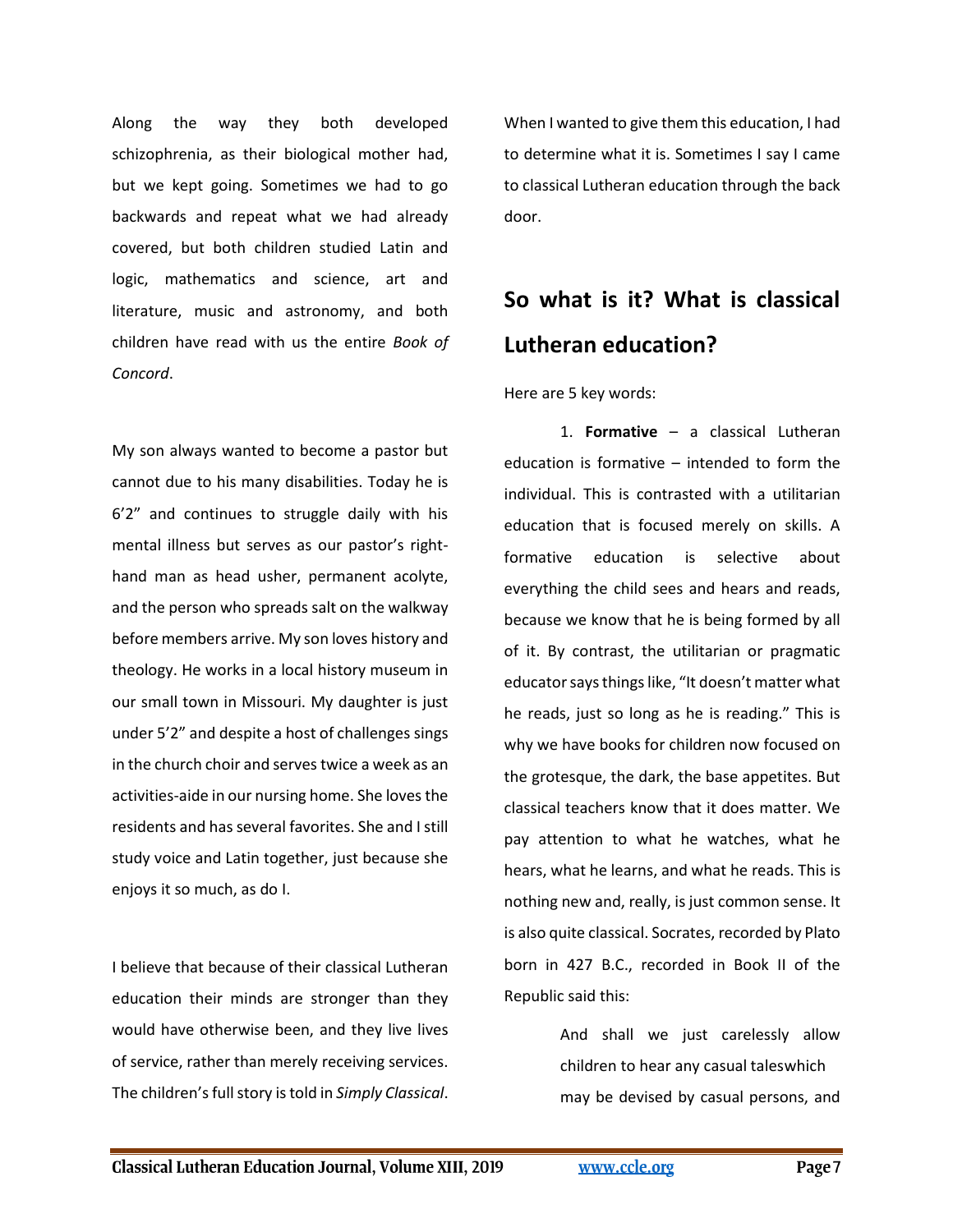to receive into their minds ideas for the most part the very opposite of those which we should wish them to have when they are grown up? We cannot. You know also that the beginning is the most important part of any work, especially in the case of a young and tender thing; for that is the time at which the character is being formed and the desired impression is more easily taken.

A classical education is a *formative* education. We are careful about those impressions.

2. **Beautiful** – in keeping with formative above, a classical Lutheran education is a beautiful education. Beauty is part of our classical triad: truth, goodness, and beauty. We seek to rid our classrooms of clutter, disorder, and those pop plastic motivational posters and replace all of this with natural sunlight, growing plants, beautiful art on display, white space to allow thinking, and words of truth. We play beautiful pieces of classical music when children are drawing or practicing penmanship. Truth, goodness, and beauty characterize a classical education. When classical education first made a re-emergence in the 90's we heard the word "rigor" quite a bit, and certainly academic rigor distinguishes classical education from progressive education. We love restoring an emphasis on true academics and disciplined study. However, when I chose a subtitle for the

book Simply Classical, I wanted to allow for even those children who cannot achieve such rigor on a daily or yearly basis. This is why the full title is *Simply Classical: A Beautiful Education for Any Child*.

3. **Broad** – a classical education spans the humanities, as most people assume, but also mathematics and science. If you receive a classical education then you receive a broad (or "well-rounded") education. This is not a narrow STEM focus, however, but an education in good literature, letters, and the disciplines. As Luther says in the Large Catechism, this education equips a person for any vocation to which he is called.

4. **Freeing** – this is the education for the free man, or as Luther implied, for the free-born child. We want our children to be free to think well and to live well, that he might serve well. This is derived from *libera* – freedom, liberty – the liberal arts and sciences. This education is freeing! In the Industrial Revolution we began developing more of a cogs-in-the-wheel approach to education, with conformity as the norm, and a compliant, unthinking labor force as the goal. In classical times a liberal education was contrasted with a *servile* education – the *servile* arts were for slaves. As Dr. Veith asks, "Do you want your children to receive an education for slaves?" No, we want our children to learn to think, to read, to ponder, to be comfortable in the realm of ideas.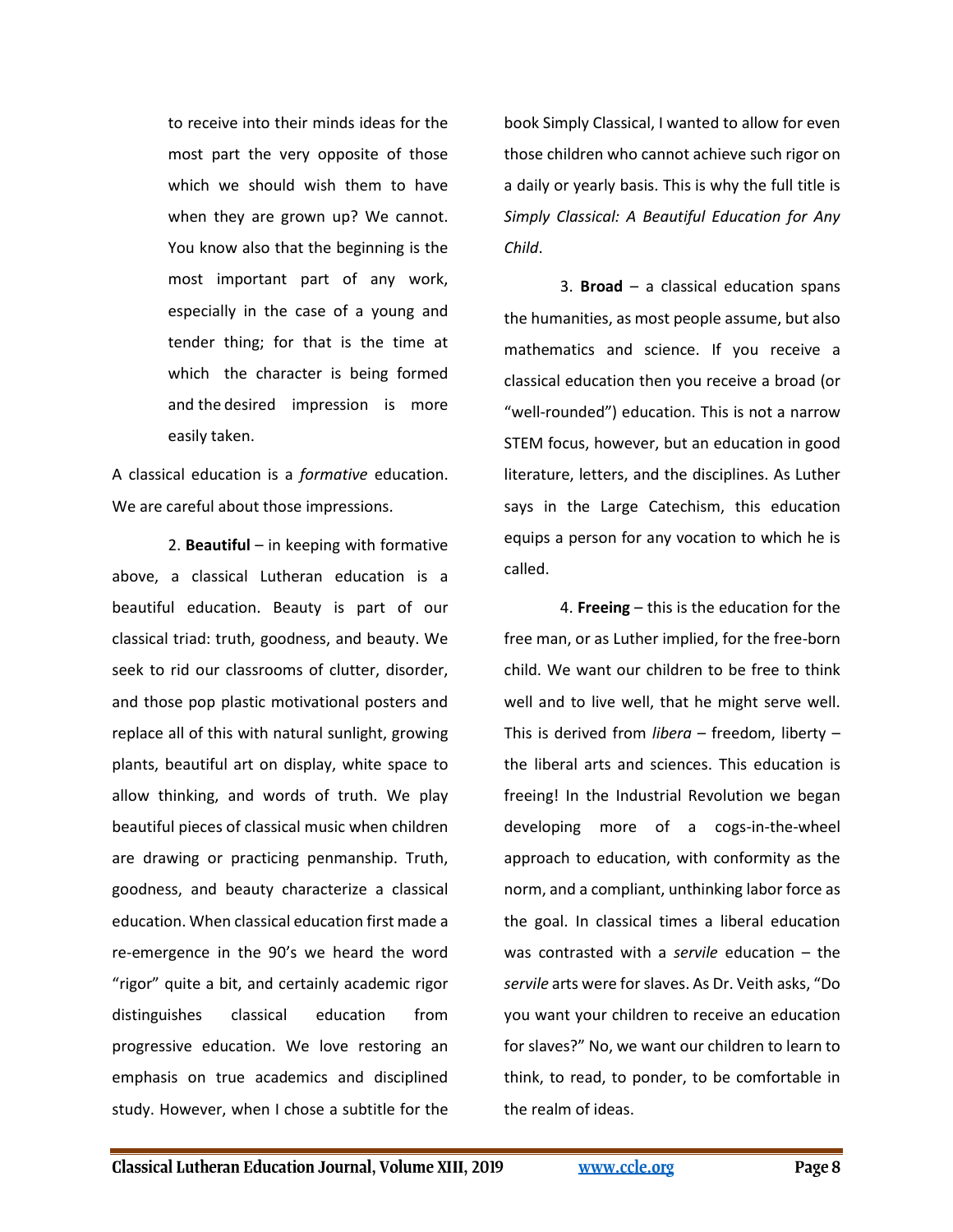He may one day be a carpenter or a plumber and he will have time to specialize in any area – perhaps as an electrician or a chef, a police officer or a soldier, an attorney or a writer, a teacher or a pastor, or any noble vocation – but his classical education first equips him to consider matters such as honor and duty, integrity and reputation, justice and mercy, love and compassion. As a free-thinking and wellread individual he will be a better citizen and better equipped to combat the errors of his day whether in politics or in his own field. A classical education is a freeing education.

5. **Cultural** – this is a cultural heritage. We are passing on the very culture of Western civilization. We call this *enculturation*. We teach the songs every child should know. Read the books every child should know. Learn the mathematical formulas every student should know. Teach the grammar rules every student should know. Study the art every student should know. In a classical education we read classic literature about the human condition. We read the Iliad and the Odyssey, we read Shakespeare all the while the small children read classic children's literature. We read the good books leading to the great books and we talk about them. We listen to the great music, study the great composers, and consider the thoughts of astronomers.

## **Defining Classical Education**

Looking just at classical education from these five key words, here is a preliminary definition for you:

> *A classical education is a formative education designed to incline the child toward truth, goodness, and beauty through the liberal arts and sciences guided by the great literature, art, music, and ideas of Western civilization.*

Plenty of classical schools that stop there. Classical charter schools, for example, due to regulations, *must* stop there. In classical education some may speak of wisdom and virtue as if these can come apart from God, but we do not believe this. God's Word does not teach this. We want our children to be well-formed by what they read. We want our children to be wellequipped to write and speak, think and discuss. But we began with the exhortation from the Large Catechism that above all else, *we must bring up children in the fear and knowledge of God.* As Martin Luther said, "I would advise no one to send his child where the Scriptures do not reign supreme."

This is not to create a false dichotomy between classical education and teaching the faith, as some might try to do. Be careful here. Just as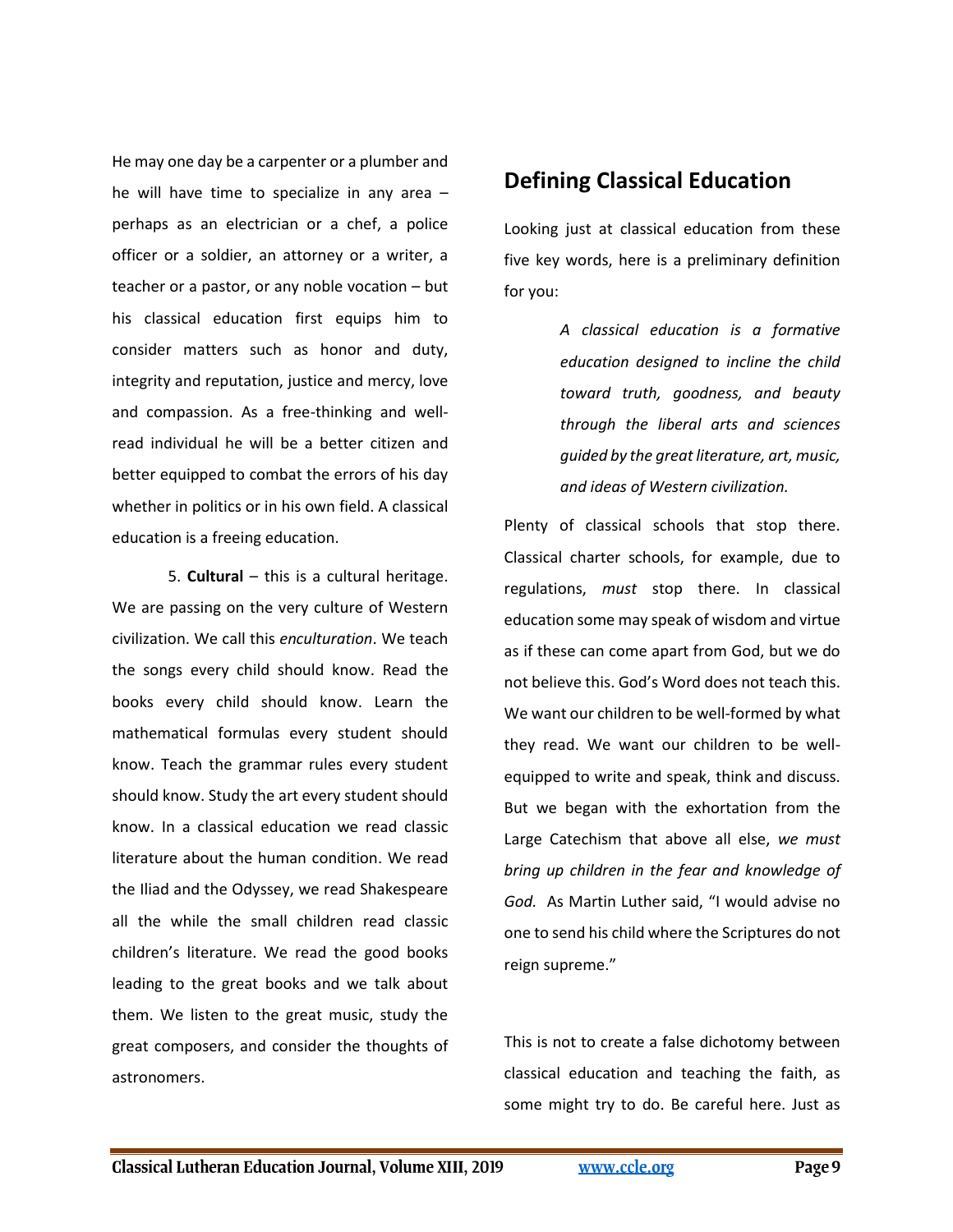some in classical education rely only on the classical portion, some in Lutheran education drive their donkey into the other ditch by assuming that "as long as you have Jesus, nothing else matters in education." Luther did not teach this. Common sense does not teach this. Our children need to learn how to spell and write, speak and think, read and calculate, solve problems, debate and discern, live and serve.

We seek to join classical education with teaching the faith, just as Luther urged us to do. One supports the other. We want to give our children strong minds through a strong education, and we want to give our children transformed minds through a Christian education filled with the Word of God. In classical Lutheran education first, last, and in between we teach the faith. We teach our children that apart from Christ we are enemies of God and certainly neither wise nor virtuous, no matter our education. God came to us in the person of Jesus Christ – for us men and for our salvation.

God in His mercy sent us a Savior, an Advocate, an Intercessor, the only mediator between God and man, Jesus Christ the Righteous. He lived a perfect life in our place. He died a perfectly sufficient death for our sins, and He lives and reigns with God the Father, forever interceding on our behalf. Thanks be to God. All of this

comes from His everlasting mercy and His great love toward us. He alone is good. In Colossians we hear that Jesus Christ "is the image of the invisible God, the firstborn of all creation. For by him all things were created, in heaven and on earth, visible and invisible, whether thrones or dominions or rulers or authorities—all things were created through him and for him. And he is before all things, and in him all things hold together. And he is the head of the body, the church. He is the beginning, the firstborn from the dead, that in everything he might be preeminent. For in him all the fullness of God was pleased to dwell, and through him to reconcile to himself all things, whether on earth or in heaven, making peace by the blood of his cross."

This brings us to our working definition of a classical Lutheran education:

> *A classical Lutheran education is a formative education designed to incline the child toward that which is true, good, and beautiful through the liberal arts and sciences guided by the great literature, art, music, and ideas of Western civilization and all enfolded by Holy Scripture with the merciful assurance of Jesus Christ as the eternal fulfillment of truth, goodness, and beauty for us.*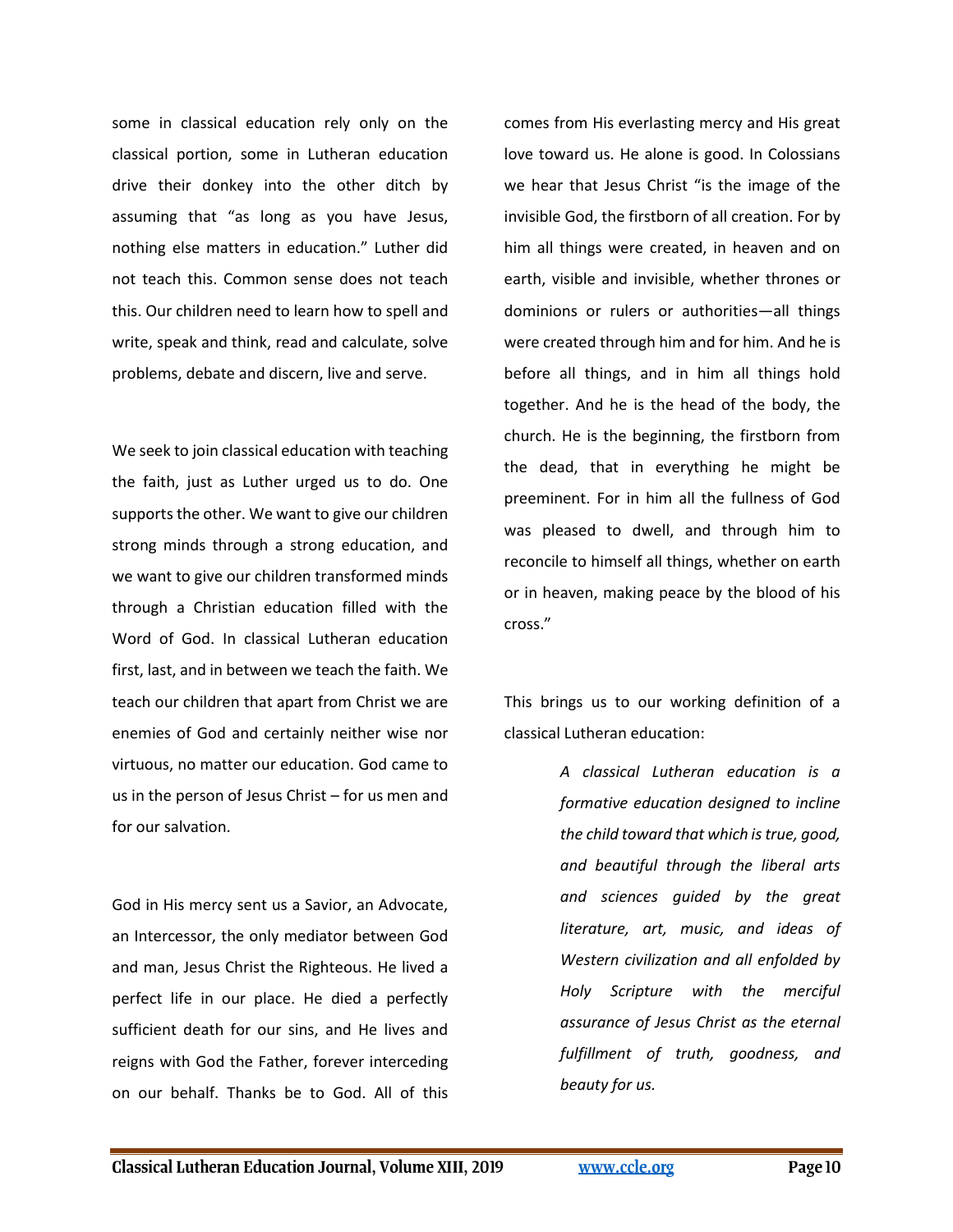Luther exhorts us:

*But* we ought not live as if God gave us children for our pleasure or amusement …or as though we were only to gratify our wantonness with our subjects, ignoring them, as though it were no concern of ours **what they learn or how they live** … nor that there is so great need to be seriously concerned about the young. If we wish to have excellent and apt persons both or civil and ecclesiastical government, we must spare no diligence, time, or cost in teaching and educating our children, that they may serve God and the world, and we must not think only how we may amass money and possessions for children. For God can indeed without us *support and make them rich, as He daily does.* 

#### **Conclusion**

A classical Lutheran education brings us together in a common vision of an education for body and soul, temporal and eternal, now and forevermore. It is fitting then that we close with these words of truth that we sang this morning in *Matins* when we began our time together:

> The holy Church throughout all the world does acknowledge You: You are

the king of glory, O Christ; You are the everlasting Son of the Father. When You took upon Yourself to deliver man, You humbled Yourself to be born of a virgin. When You had overcome the sharpness of death, You opened the kingdom of heaven to all believers, You sit at the right hand of God In the glory of the Father. We believe that You will come to be our judge. We therefore pray You to help Your servants, whom You have redeemed with Your precious blood. Make them to be numbered with Your saints in glory everlasting. O Lord, save Your people and bless Your heritage. Govern them and lift them up forever. Day by day we magnify You. And we worship Your name forever and ever.

May God bless all of us in our work. May He give us faithful strength and persevering courage in our schools, our congregations, and our homes. May He draw to Himself all those we love. And may He bless and keep in Christ Jesus *all* of the children in our care.

*Cheryl Swope, M.Ed., is author of* Simply Classical: A Beautiful Education for Any Child *(2nd edition, Memoria Press, 2019), Eternal Treasures: Teaching Your Child at Home (LCMS), and books on classical Lutheran education available through CCLE (CCLE Press). Cheryl is the creator of the* Simply Classical Curriculum for Special Needs (Memoria Press) and Senior Editor of the *Simply Classical Journal. She lives in Missouri with her husband of nearly thirty years and their adopted twins, Michael and Michelle.*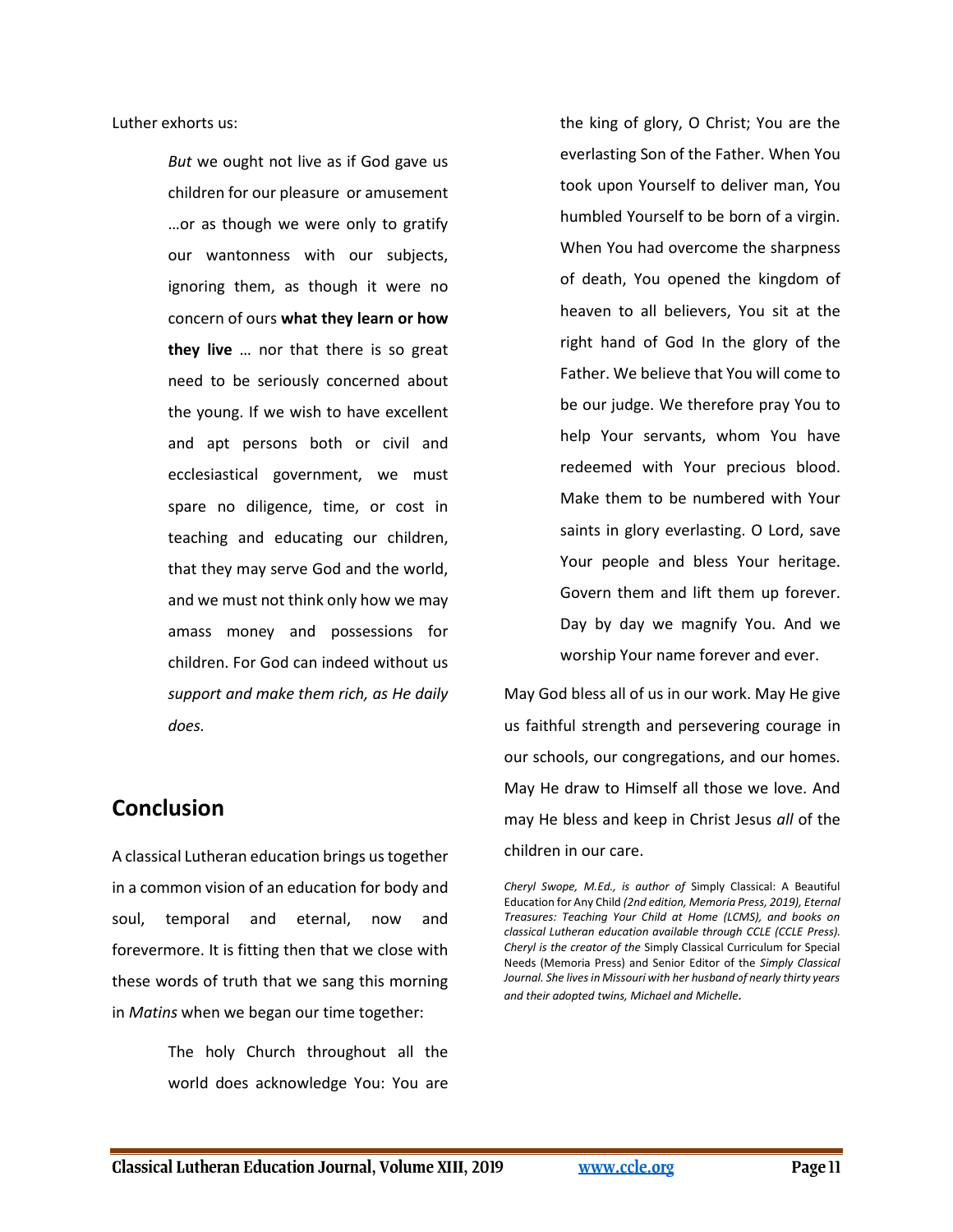# What Is Classical Lutheran Education?—Theory in Practice *by Rev. Paul J Cain*

*The following is adapted from the Rev. Cain's PowerPoint presentation. The article is one portion of a three-part breakaway session at CCLE XIX held at Concordia University Chicago (2019)*. *Rev. Cain shares his gratitude for those who had presented on the topic before him both at the CCLE XIX and from years past.<sup>1</sup>—Rev. R. G. Castillero*

The first practical question easily bridges the gap between asking questions between theory and practice. One could answer the question, "where do we go from here?" by considering the following list:

Teach what you know. Learn more. Then, teach that. Become (or remain) a life-long learner as a classical Lutheran educator. Visit a classical Lutheran school. Regularly correspond with administrators and teachers of an accredited classical Lutheran school, CCLE Board members, fellow home school families. Consider our Yahoo<sup>2</sup> and Facebook groups.<sup>3</sup> Seek CCLE School Accreditation. Pursue CCLE Educator Certification or CCLE Administrator Certification.

## **In the Classroom**

One can then ask the follow up question: "How Do I Teach?" First, make your learning goals measurable, achievable, and practical. Tell yourself and your students what your outcomes and objectives are. Second, have a 12-K focus instead of a K-12 focus. Thirdly, tell your students what they are supposed to be learning, and why. True liberal arts education teaches not only the how and the what, but also, the why and wherefore. The liberal arts are the arts of a free person, the arts of freedom.

To teach the liberal arts, the teacher must also emphasize good mental habits. Mastering content is certainly "fine outward training," but one is truly well-prepared if they have good study stills and mental habits. Education is not always about test-taking. Dorothy Sayers, in

<sup>3</sup> A few Facebook links include:

[https://www.facebook.com/ConsortiumClassicalL](https://www.facebook.com/ConsortiumClassicalLutheranEducation/) [utheranEducation/.](https://www.facebook.com/ConsortiumClassicalLutheranEducation/) Homeschool families may also be interested in: [https://www.facebook.com/groups/1793763787](https://www.facebook.com/groups/1793763787331271/) [331271/](https://www.facebook.com/groups/1793763787331271/) . (RGC)

<sup>1</sup> Rev. Cain expresses gratitude to those in the list that follows: Rev. Robert Paul and Mrs. Cheryl Swope for Parts 1 and 2 (CCLE XIX) of this *Introduction to Classical Lutheran Education*; Dr. James Tallmon for teaching this session in recent years (CCLE XVI, XVII); Dr. Steven Hein (CCLE I, III, V, VII, X); Dr. Gene Edward Veith: (CCLE IV, XI, XII); Mrs. Cheryl Swope (CCLE XVI) ; Rev. John Hill (CCLE XIV); Rev. Robert Paul (CCLE XVII); Rev. Todd Wilken (CCLE Plenary XII).

<sup>2</sup> Visi[t http://www.ccle.org/home-base](http://www.ccle.org/home-base-discussion-group/)[discussion-group/](http://www.ccle.org/home-base-discussion-group/) to subscribe to the ClassicalLutheranHomeschoolers Yahoo! Group. (RGC)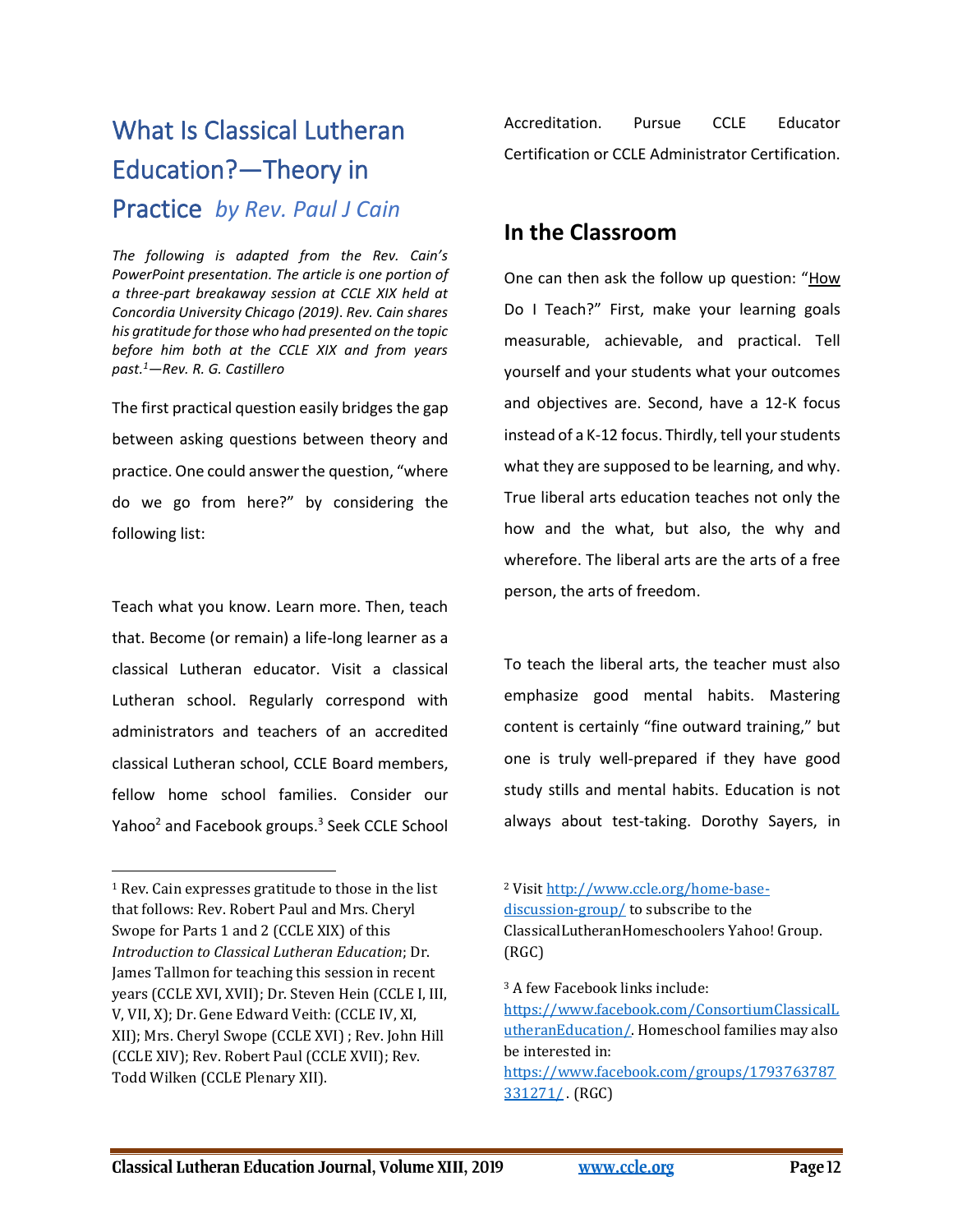"The Lost Tools of Learning," stresses the difference between subject matter and "tools" of learning. Aristotle makes the same distinction. The Grammar Stage of liberal arts education emphasizes knowledge acquisition; mastery of content; memorization. The Dialectical stage, when students begin to develop cognitively such that they are capable of abstraction (in particular, of seeing two sides of a coin,) the focus shifts to cultivation of mental habits. This requires a much different "skill set" in teachers.<sup>4</sup>

Finally, one begins to see the complimentary images of theory *and* practice in the classical classroom. Dialectic and Rhetoric (as well as grammar subjects) may be taught in parallel in this way: First, lay down a little theory, give some nuts and bolts, and have them practice what they've learned (normally with either a debate or a paper in the upper levels). Repeat this process, adding new theoretical insights, dispensing new skills, raising the bar, then another graded assignment for the sake of praxis. While acquiring the habits of wisdom and eloquence, revisit the concepts (in the case of

rhetoric: The Five Classical Canons; Three modes of Artistic Proof [ethos, pathos, logos]; Figures of Speech, Common Material Fallacies, etc.) more than once, as the students are ready for the "next big thing."

Consider how Aristotle's Virtues<sup>5</sup> cultivate mental dexterity. Given the nature of the question at hand, the well-trained mind will exercise that mode of reasoning best suited to address the question. What does this mean? The student will have the ability to: (1) follow an argument to its logical conclusion; (2)spot contradictions and faulty logic; (3) evaluate assumptions; (4)make fine distinctions; (5) think with precision; (6) exercise forethought; and (7) avoid extremes.

This well-trained mind will also be intrigued to joy, wonder, and imagination. Rhythm, play, jingles, fun games, memorization, and creativity are all in the teacher's toolbox. Even Luther, when writing on education, uses the term "Child's play" often (he was not a fan of the tyranny of Scholasticism). Students in our

of causation and logical necessity; (3) Phronesis = practical wisdom (bringing to bear on particular cases general principles); (4) Techne = craft knowledge (technique, technical, etc.); (5) Nous = intuition.

<sup>4</sup> Please note that Sayers' view of grammar, logic, and rhetoric as "developmental stages" is helpful, but the educator always has grammar, logic, and rhetoric as pedagogical tools even when students are only in the grammar "level."

<sup>5</sup> Aristotle's five intellectual virtues: (1)Sophia = wisdom of first principles; (2) Episteme = wisdom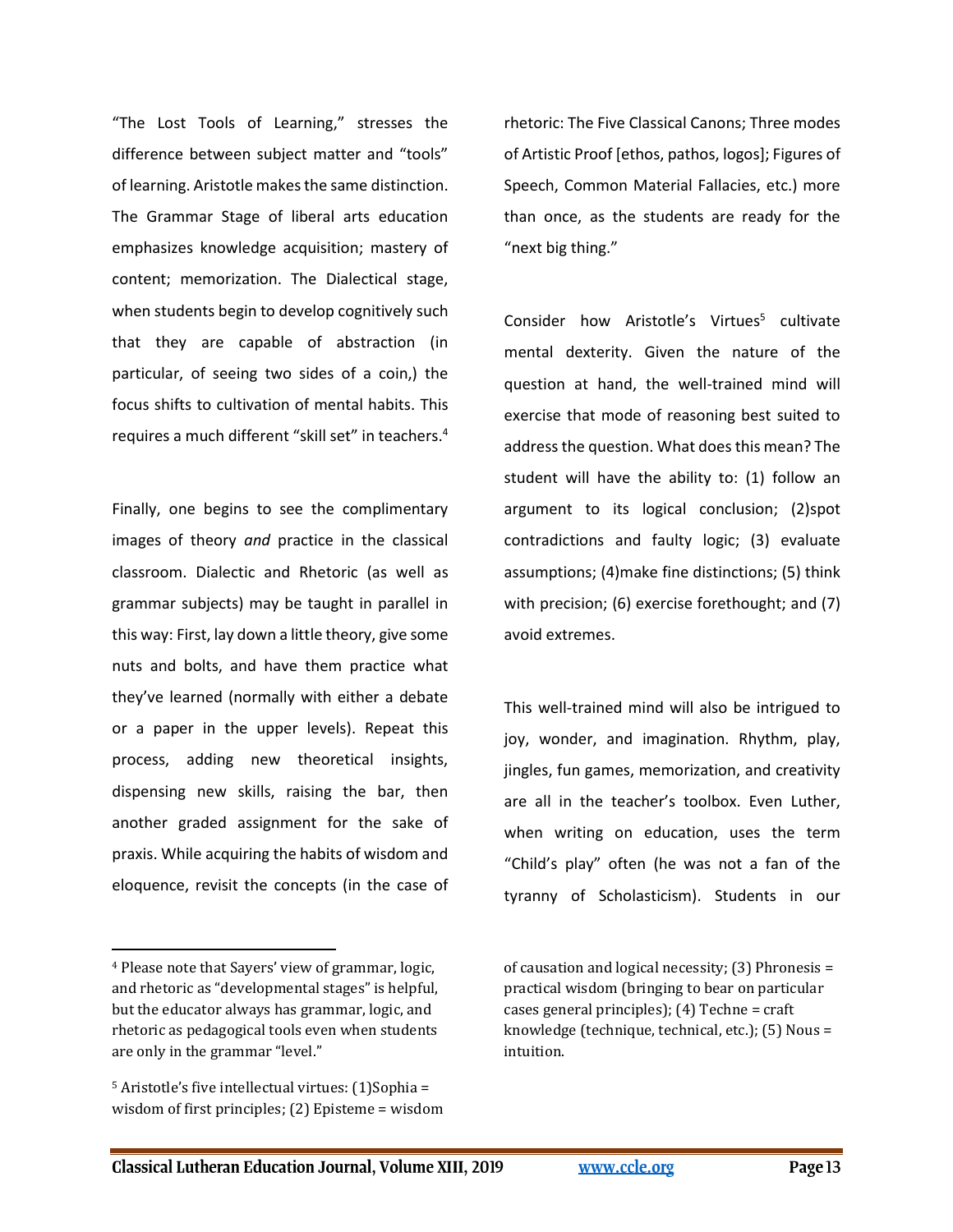Classical Lutheran Schools should be among the happiest children on the planet!<sup>6</sup>

Classically trained children are not only happy, but they also take pride in their workmanship. Intrinsic motivation is superior to extrinsic—the carrot, the brass ring. Learning for the joy of learning, knowledge as an end in itself, doing one's best out of pride of workmanship. These are consistent with the aims of classical education, more so than getting rewards (candy, stars, smiley faces and the like). There is a time for rewards, in the early years of the grammar stage, but prolonging them beyond their utility will denigrate in the eyes of older students the pursuit of knowledge, just like, in the working world, mature adults are not motivated to excellence by bonuses and extrinsic rewards. Quality persons do quality work because it pleases them to do so. Healthy persons derive joy from a job well done!

At this point, a note of caution must be made. Remember this easy Latin dictum: *Multum non multa*. That is, "Much, not merely More," a motto fitting for classical education and

everyday life. Deep learning takes time and must be circumscribed (paced). Quality of learning opportunities that foster both intellectual curiosity and integrity are prioritized over quantity of information and rigor. *Love of Learning* will not result from a too rigorous curriculum. Unless your aim is to turn out little workaholics, do not confuse classical education with whip cracking. Rather, connect concepts to one another. Classical learning delights the student with a highly integrated unity of knowledge as opposed to the more common "progressive learning" which is fragmented.

Lastly, remember your goals in Classical Education, which may involve completing your own education,<sup>7</sup> continue your own life-long learning, but always to teach your own children.

## **In the Chapel**

Frequent chapel services teach the *grammar* of the Christian faith. Attendees are taught from the riches of a historic lectionary and participate in singing faithful hymns fitting for every time and place in the Christian life. Do not

<sup>6</sup>Christopher Perrin, Classical Academic Press: "Eight Essential Principles of Classical Pedagogy" (YouTube). "Wonder" appears at the 46-minute mark.

<sup>7</sup> The *Great Books of the Western World* are not all are truly great from a Christian standpoint. Also, they are expensive set when new; consider the digital version on Logos Bible software.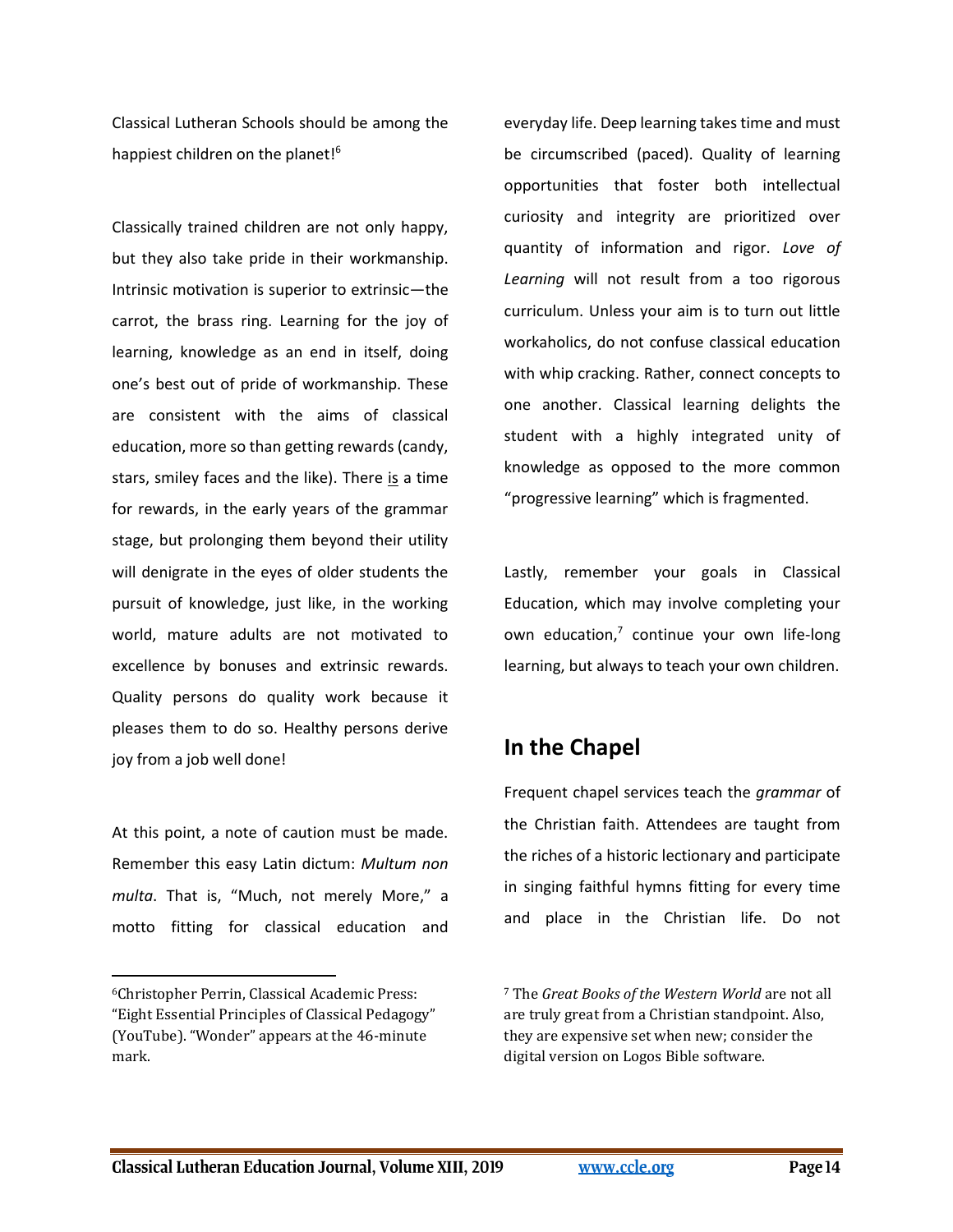underestimate, no matter how simple or obvious, the invested wealth found in utilizing the Lectionaries<sup>8</sup>, Lutheran Service Book, and *Luther's Small Catechism* as primary texts. Take advantage of any opportunity to connect the teaching of vestments, paraments, and liturgical furniture in the church with each turn of the church year.

Chapel is led by your pastor. The Headmaster, all teachers, all staff, all students, all guests from the congregation, and all guest homeschool families should be highly encouraged (or required) to attend daily chapel. Together, the congregation listed are invited to sit in *your church,* in *your pews*, and served by *your pastor*  as you would on any Sunday.

One may be challenged by inquiries as to a rationale for frequent chapel services. Consider Paul's words in your answer: "Children, obey your parents in the Lord, for this is right. 'Honor your father and mother (this is the first commandment with a promise), that it may go well with you and that you may live long in the land.' Fathers, do not provoke your children to anger, but bring them up in the discipline and instruction of the Lord. (Ephesians 6:1-4)." In other words, we are partners with parents in

<sup>8</sup> PJC is referring the Historic One-Year Lectionary, Three-Year Lectionary, and CCA.

Catechesis—not their replacement. Therefore, we encourage frequent chapel services, especially daily, is possible for anywhere between 20-30 minutes.

A follow up challenge may arise, such as how might a school move towards more frequent chapel schedule. Contemplate some examples and case-studies:

- 1. A Model from the Wyoming District: Matins every day except for a Wednesday Divine Service (DS 3).<sup>9</sup> Hymns change every day.
- 2. A five-day Chapel Schedule based on Martin Luther Grammar School Chapel:

Morning Prayer is prayed on Monday, another musical setting of "Matins." The pastor should preach a sermon based on an Old Testament Lesson (or reading from Acts). Teach the Venite first followed by the Benedictus. Utilize hymn options for canticles. Introduce the MLGS Hymn of the Week which would be sung throughout the week stanza by stanza.

Pray Responsive Prayer (1 or 2) on Tuesdays. This creates an opportunity for use of the Apostles' Creed and Lord's Prayer. Include the appointed Psalm of the Week. The pastor should preach a sermon on the Epistle Lesson (or

<sup>&</sup>lt;sup>9</sup> This also encourages the school to work towards an all-LCMS faculty.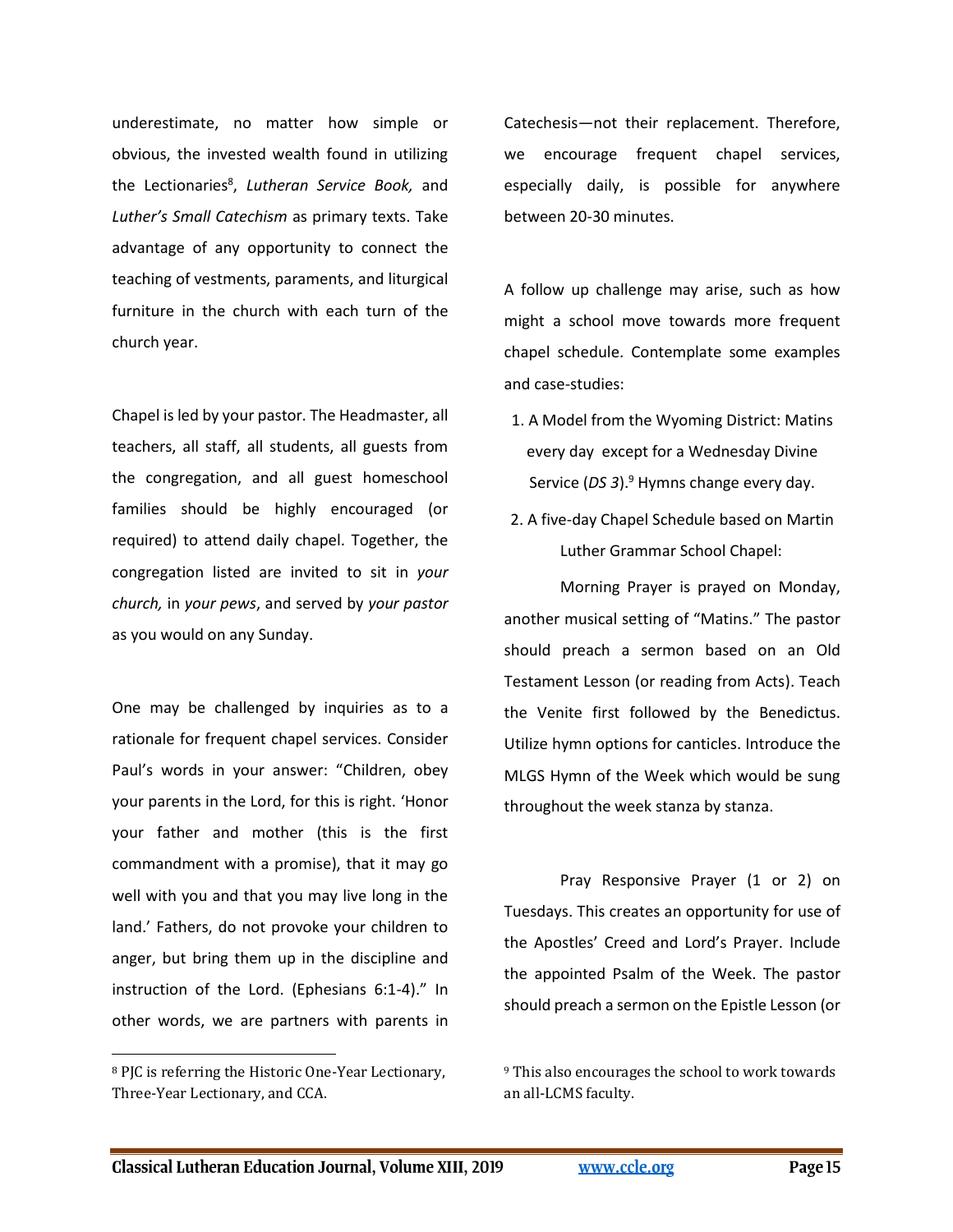reading from Revelation). Take time to teach the Versicles and Responses.

Wednesday is devoted to the liturgy of Matins. The pastor should peach a sermon on the Holy Gospel. Like Morning Prayer, teach the Venite first, then the Te Deum, and the seasonal singing of the Benedictus (page by page). Appropriate hymns may substitute for canticles. Teachers should be encouraged to review these canticles in their classrooms.

Thursday is given to the Service of Prayer and Preaching. Teach both canticles, beginning with the refrains. This service is certainly catechetical in nature having the Ten Commandments, Creed, and Lord's Prayer recitations incorporated. The pastor would be wise to consider preaching a catechetical sermon based on the memory work assigned to the students for the week. Lastly, the prayers themselves are excellent teaching in piety using Luther's Morning and Evening Prayer and the short litany with petitions ending in "Lord, have mercy."

Finally, move the prayer office for Friday to the afternoon for at the end of the school day and week. Evening Prayer (or Compline or Vespers) with a topical sermon on the Psalm or extra reading is most appropriate.

Articulating a Lutheran theology of worship is important. Consider these insights from the sainted Rev. Norman Nagel:

Our Lord speaks and we listen. His Word bestows what it says. Faith that is born from what is heard acknowledges the gifts received with eager thankfulness and praise. Music is drawn into this thankfulness and praise, enlarging and elevating the adoration of our gracious giver God.

Saying back to him what he has said to us, we repeat what is most true and sure. Most true and sure is his name, which he put upon us with the water of our Baptism. We are his. This we acknowledge at the beginning of the Divine Service. Where his name is, there is he. Before him we acknowledge that we are sinners, and we plead for forgiveness. His forgiveness is given us, and we, freed and forgiven, acclaim him as our great and gracious God as we apply to ourselves the words he has used to make himself known to us.

The rhythm of our worship is from him to us, and then from us back to him. He gives his gifts, and together we receive and extol them. We build on another up as we speak to one another in psalms, hymns, and spiritual songs. Our Lord gives us his body to eat and his blood to drink. Finally, his blessing moves us out into our calling, where his gifts have their fruition.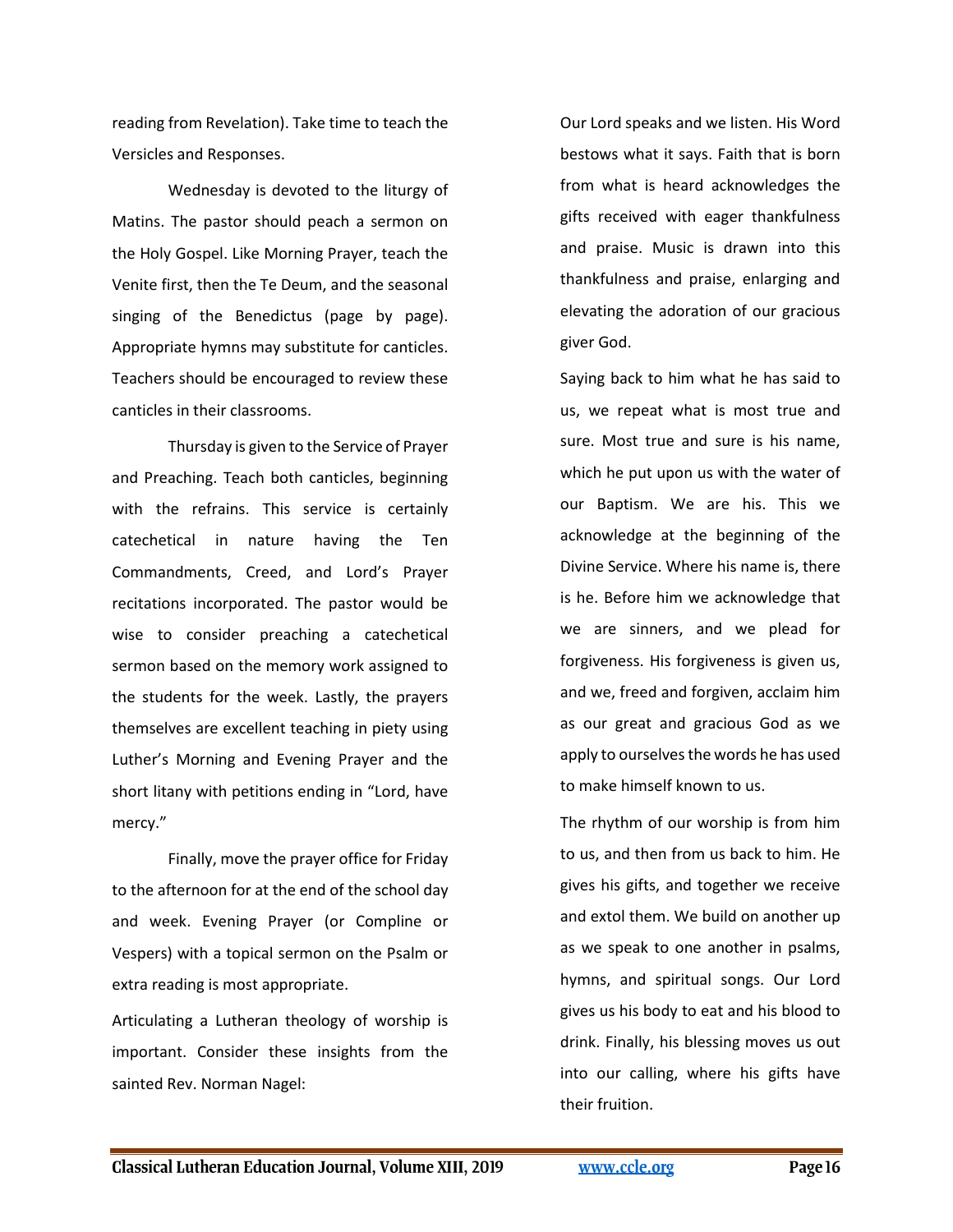How best to do this we may learn from his Word and from the way his Word has prompted his worship throughout the centuries. We are heirs of an astonishingly rich tradition. Each tradition receives from those who went before and, in making that tradition of the Divine Service its own, adds what best may serve in its own day--the living heritage and something new.<sup>10</sup>

## **Latin in Lutheranism**

The *Apology of the Augsburg Confession* says "we retain the Latin language on account of those who are learning and understand Latin, and we mingle with it German hymns, in order that the people also may have something to learn, and by which faith and fear may be called forth. This custom has always existed in the churches." 11

Some of the ways this may be accomplished is by implementing Latin directions into the classroom and chapel. Sing Latin prayers such as the *Pater Noster*, mealtime prayers or sing familiar hymns in Latin such as *Adeste Fideles*, *Arx Firma Deus* 

<sup>10</sup> Norman Edgar Nagel, *Lutheran Worship (1982)*, p. 6

<sup>11</sup> Apology of the Augsburg Confession, XXIV, 3.

*Noster Est*. Be on the lookout for other helpful resources.<sup>12</sup>

# **Starting, Expanding, Converting to Classical, and Lutheran Identity**

The next section is devoted to engaging topics such as starting a school from scratch, expanding your school, and/or the prospect of transitioning your school from one model of education to classical.

Being "just as good" as the other educational options in town is not enough. "Mere Christianity" is not adequate in your classrooms. Trying to please everyone actually pleases no one. Be authentic and faithful to the Scriptures always focusing on a Lutheran, and therefore, Christian identity.

When starting a school from scratch, take advantage of your District connections and perhaps pursue partnerships within the circuit. Take time to visit another classical Lutheran

<sup>12</sup> *Liber Hymnorum*: The Latin Hymns of the Lutheran Church.; *LSB* Matins and Evening Prayer in Latin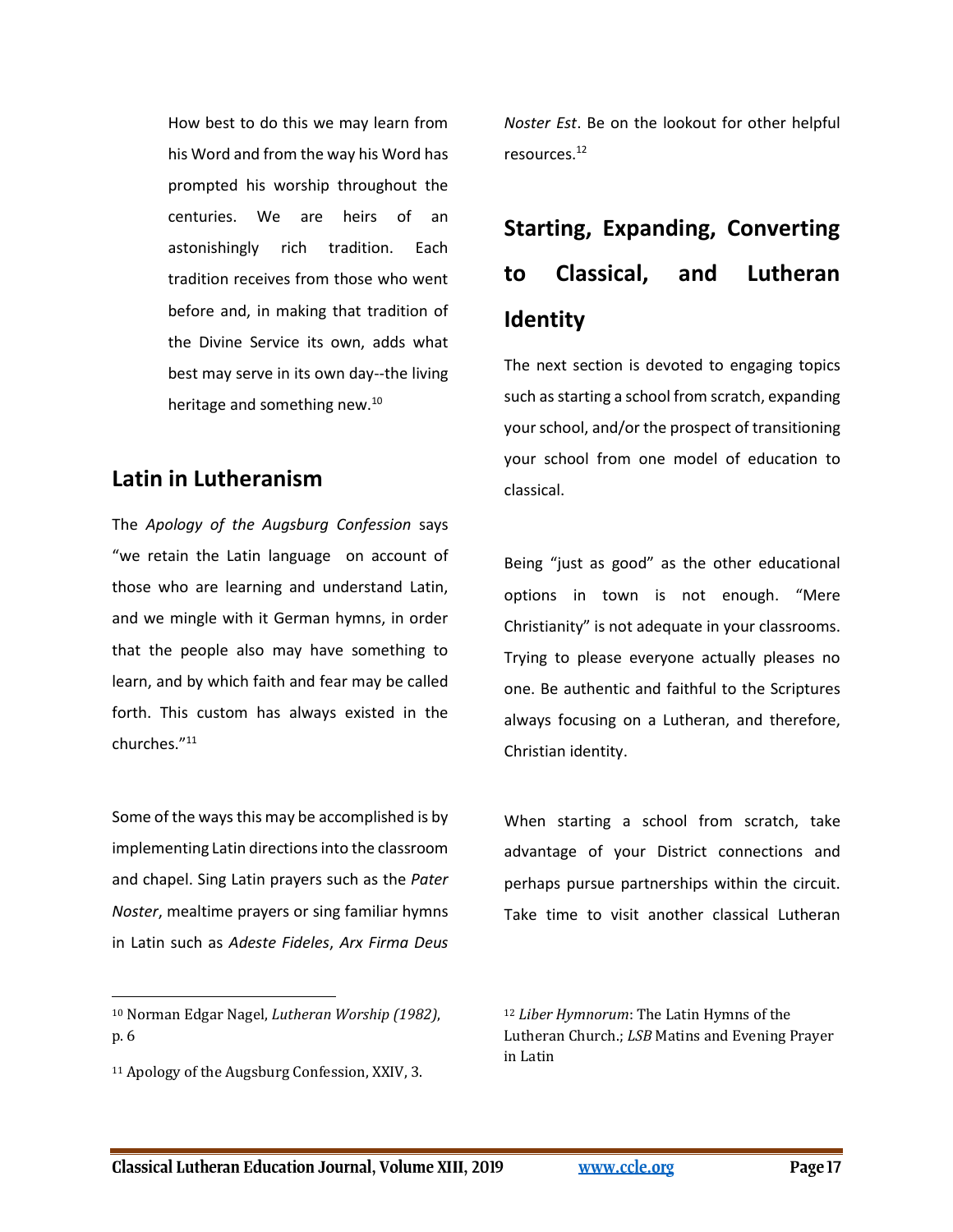School.<sup>13</sup> Speak to Genesis consultants, CCLE Representatives. Begin forming a congregational consensus.

Expanding your existing school may be appear to be a daunting task. Strategize adding a kindergarten to your preschool and then adding a grade per year. Always build from the lower grades on up beginning on student retention and recruitment, then staff, and lastly structure. Keep your financial infrastructure in clear view. Attending conferences, presentations, and other continuing education opportunities are an excellent way to help the school mature.

When it comes to building a school's identity, anticipate the question: "what *is* your school?" For conversation sake, study the following case study based on Martin Luther Grammar school:

Martin Luther Grammar School Is…

(1) Classical—which means that we will follow the Trivium method of teaching. The Trivium begins with grammar (that is learning the language of various subjects)then proceeds to logic (that is learning to understand and organize the subject matter) and concludes with

<sup>13</sup> Visit the following link for a current list of Classical Lutheran Schools:

rhetoric (that is learning to articulate and defend an opinion).

(2) Christian—which means that we will teach the classic doctrines of Christianity as defined by the great Reformers of the 16th Century: Sola Gratia (Grace Alone), Sola Fide (Faith Alone), Sola Scriptura (Scripture Alone), Solus Christus (Christ Alone), Soli Deo Gloria (To the Glory of God Alone).

(3) Rigorous—which means that students will learn to work hard at their studies and learn to take pleasure in their accomplishments. We will not engage in social promotion.

In other words, **Classical Lutheran Education teaches the next generation what most people thought/think we're already teaching them at a Lutheran Christian school!**

Dr. Tallmon reminds us, "Classical Education supplies the furniture of the mind needed to embrace a faith worldview grounded in "This is most certainly true!" This is a sacramental Christian viewpoint and faith grounded in the Lutheran Confessions."

Classical Education is not a passing fad, but a return to our roots. Classical Education in a

#### <http://www.ccle.org/classical-lutheran-schools/> (RGC)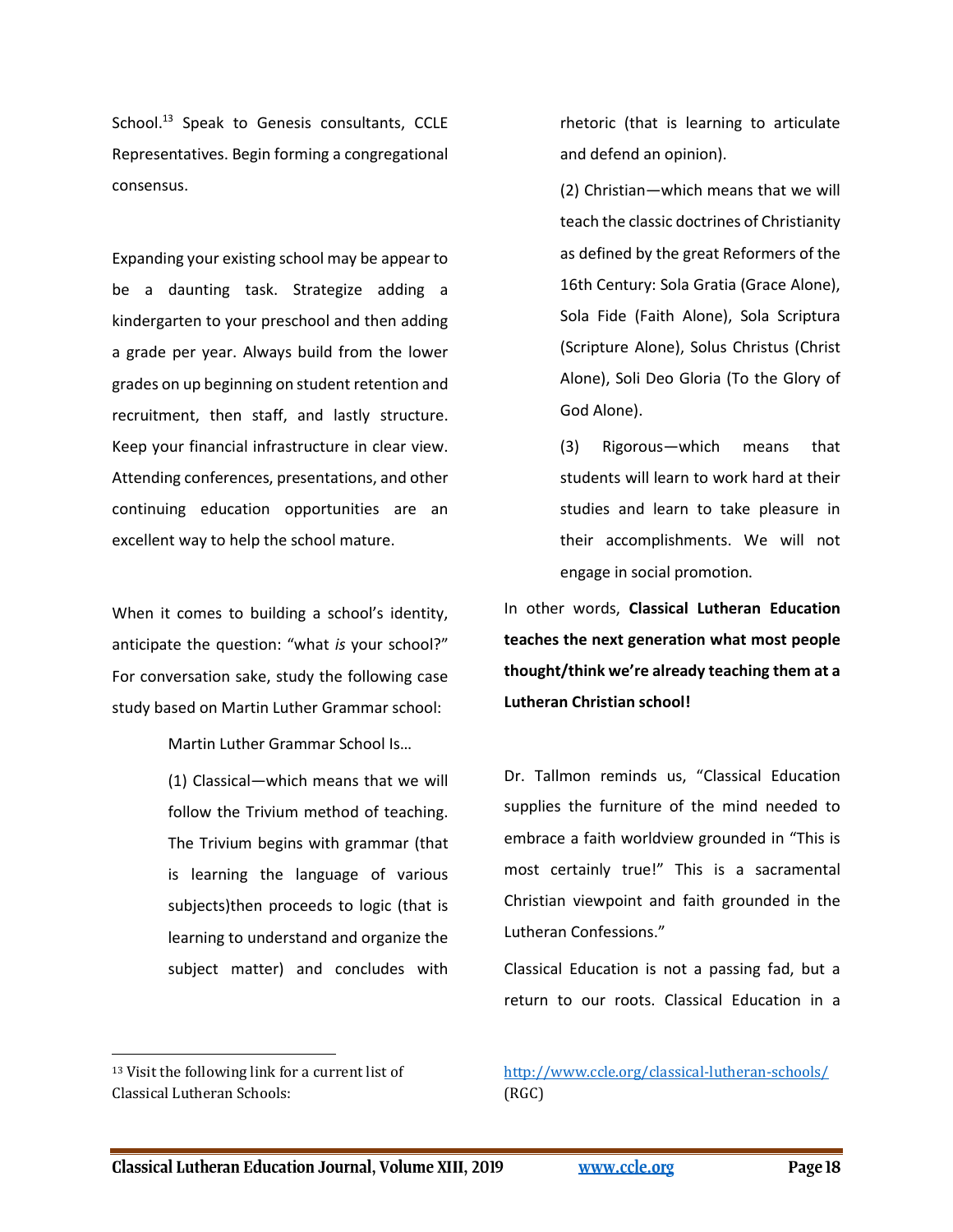Lutheran school is more than just an appeal to a niche market to survive. Classical Lutheran Education is an opportunity to believe, teach, and confess who we are as Lutheran Christians. When it comes to the school in transition, first make sure to get the pastor, headmaster/principal, Board, faculty, parents, and congregation(s) to support the endeavor. The transition begins with embracing our Lutheran identity and Lutheran confession of the Christian faith, having chapel more often. When it comes to the school's curriculum, begin with converting math and language arts (including Latin K and up). Begin making connections with sister schools through the LCMS and CCLE. Inspire a culture of improvement through continuing education for faculty, boards, headmaster, and parents. Add classical content to Lutheran materials and Lutheran content to classical materials.

Want to Continue this Conversation? Email me at webmaster@ccle.org.

Rev. Paul J Cain, a graduate of the University of Nebraska-Lincoln and Concordia Seminary (St. Louis), serves as Senior Pastor of Immanuel (Sheridan, Wyoming) and is Headmaster of Martin Luther Grammar School and Immanuel Academy. Rev. Cain is a member of the Board of Directors of the Consortium for Classical Lutheran Education. Rev. Cain serves the Wyoming District in many official capacities. Rev. Cain is an author and contributor to many publications and is author of *5 Things You Can Do to Make Our Congregation a Caring Church*. Rev. Cain is married to Ann and loves reading and listening to, composing, and making music.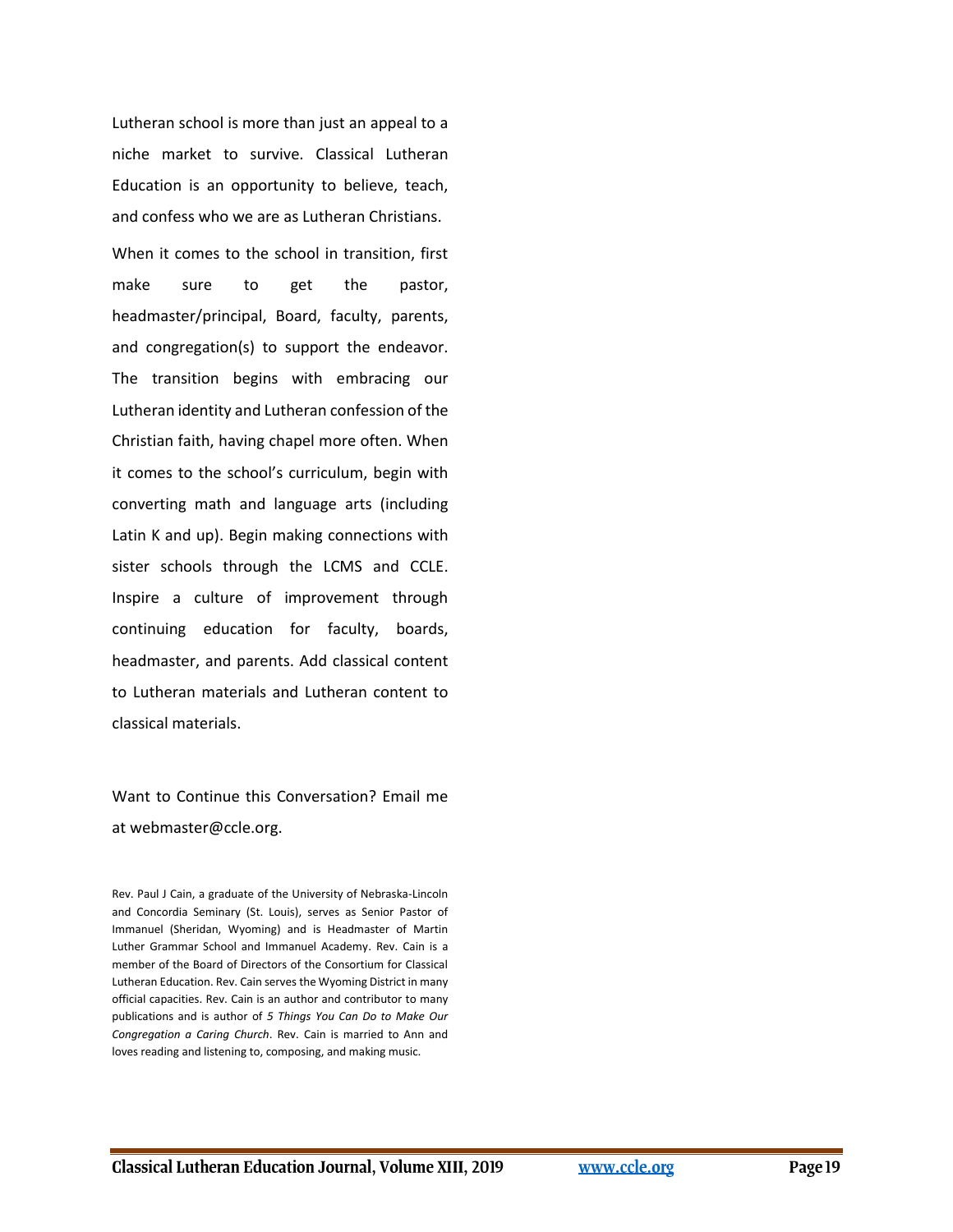# <span id="page-19-0"></span>Churches, Schools, and Homeschools: Looking Outside the Box in Support of Classical Learning *by Susan Knowles*

*"I have come home at last! This is my real country! I belong here. This is the land I have been looking for all my life, though I never knew it till now…Come further up, come further in!" - C.S. Lewis, The Last Battle*

The invitation to "Come further up, come further in!" to the good, true, and beautiful through a classical Lutheran liberal arts education goes out to a wide range of invitees, some of whom are hearing the invitation for the first time and some who have been taking steps on this journey for a long time. While one might view the ultimate goal of classical Lutheran education as a call to a particular program structure which may reach its goal in the re-establishment of a system like that of the Lutheran Reformers in the 1500s or of Lutheran immigrants to America in the 1800s, the best of either of these educational systems was not uniformly available to all due to the unique realities of life and location. This historical perspective can bring comfort to those hearing the invitation to "Come further up, come further in!" but who, due to unique

circumstances of the realities of life or location, are still taking smaller steps on the journey, and this might be an encouragement to those in a position to help them.

#### **Begin the Invitation with Appetizers**

There can be freedom in a flexible approach, where one does not need to cover all the bases at once the way a school does. When not obligated to provide everything, one can use the resources God provides to examine where overlapping interests may be met in a way that is mutually beneficial, concentrate on what can be done well, and adapt with changing needs or resources. Defining elements will make the approach both classical and Lutheran.

Approaches can range from any of these:

- speakers or workshops geared to children or to the adults serving them
- tutoring, Latin, or music lessons
- individual classes or sets of classes that compliment one another
- once weekly classes with remaining days taught at home

These become invitations to classical Lutheran education, opportunities for our baptized children and for families in the surrounding community. Unique needs and interests of families can change over time. Intentionally seeking ongoing feedback will assist in genuinely meeting needs well. Know any applicable laws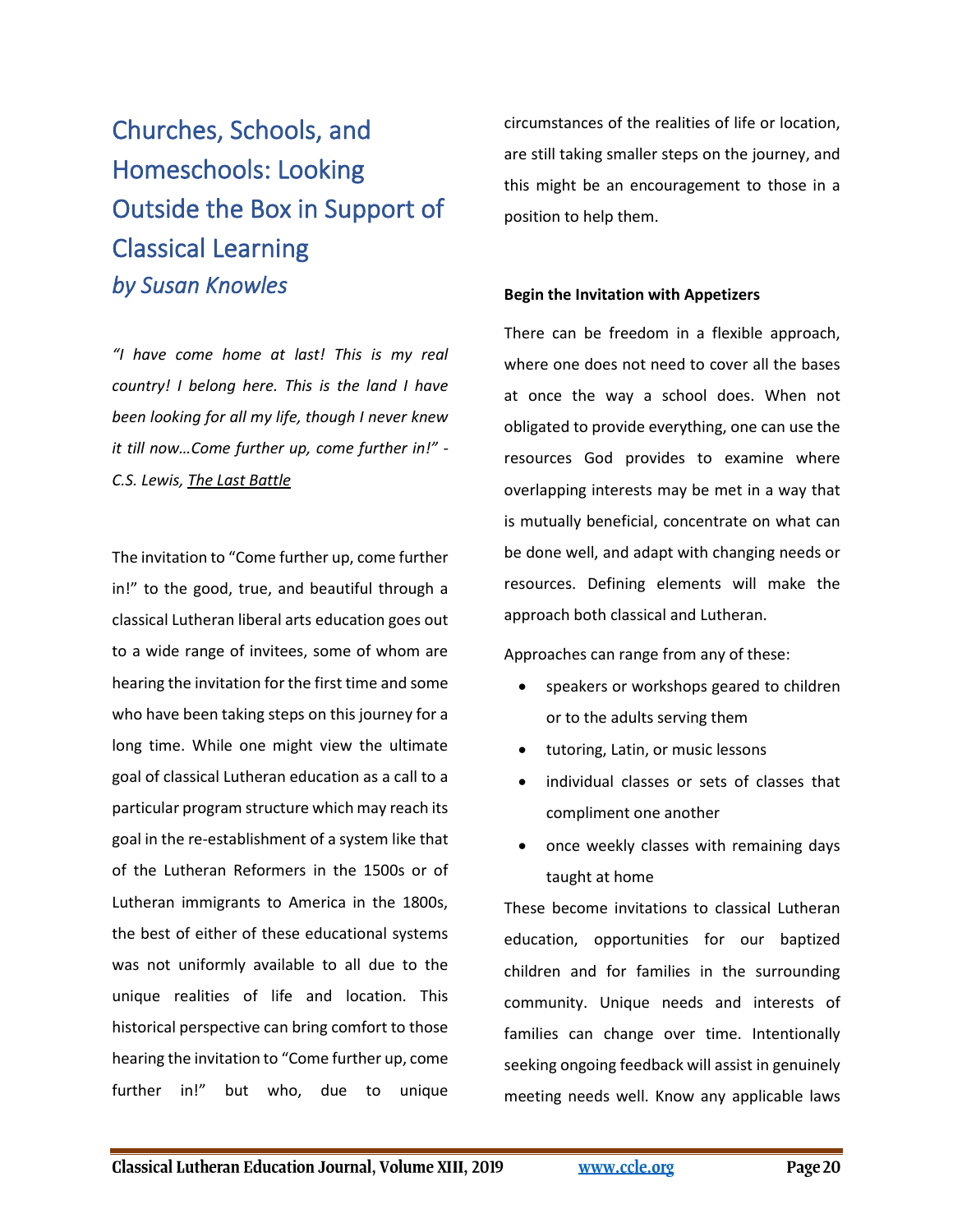regarding the provision of instruction, facilities, labor, safety, homeschooling, etc.<sup>14</sup>

Churches across the country have taken a variety of approaches using somewhat simple individual opportunities such as these:

- offering a lending library
- providing weekly chapel
- being a host site for onsite or offsite art, science, or history field trips with the potential for larger group discounts
- initiating service projects
- becoming a standardized testing site
- starting Great Books clubs or seminars for parents
- hosting classical Lutheran clubs for students
- offering after-school classical enrichment opportunities
- creating co-op or cottage schools through Classical Conversations, Veritas Press, or Memoria Press

In any formal program, a congregation would want to be aware of any program requirements such as requirements to serve homeschoolers only, agreements which might include noncompete clauses, and any requirements regarding religious instruction. A "Community Education" or "Learning Center" approach organized under the church could be another option which may leave more choices available for identifying overlapping needs or interests with day school, church, homeschoolers, and community. Combined approaches can allow for widespread influence from a congregation whether large or small.<sup>15</sup>

#### **Looking to the Interests of Others**

Where a partnership is possible with a Lutheran day school, homeschoolers, and community members,  $4<sup>th</sup>$  Commandment roles are to be respected by all while they are being served by any church or school resources. All parents have the responsibility for their children's education regardless of whether they use the help of a school or other supplemental instruction, and parents also have the Christian freedom to choose among different educational opportunities for their children based on the individual children and the opportunities available by God's provision at any given time. Depending on the local views of church, school,

<sup>14</sup> One resource for information about homeschooling laws in your state is HSLDA: <https://hslda.org/content/laws/>

<sup>15</sup> One example of a program that has tried a number of these approaches through an Educational Resource Center format open to the

community in its journey toward classical Lutheran education, currently offering a twomorning per week classical Lutheran core of classes for homeschoolers (Petros Academy) which can be found at St. Peter Lutheran Church and School in Lockport, NY [www.stpeternorthridge.org/erc](http://www.stpeternorthridge.org/erc)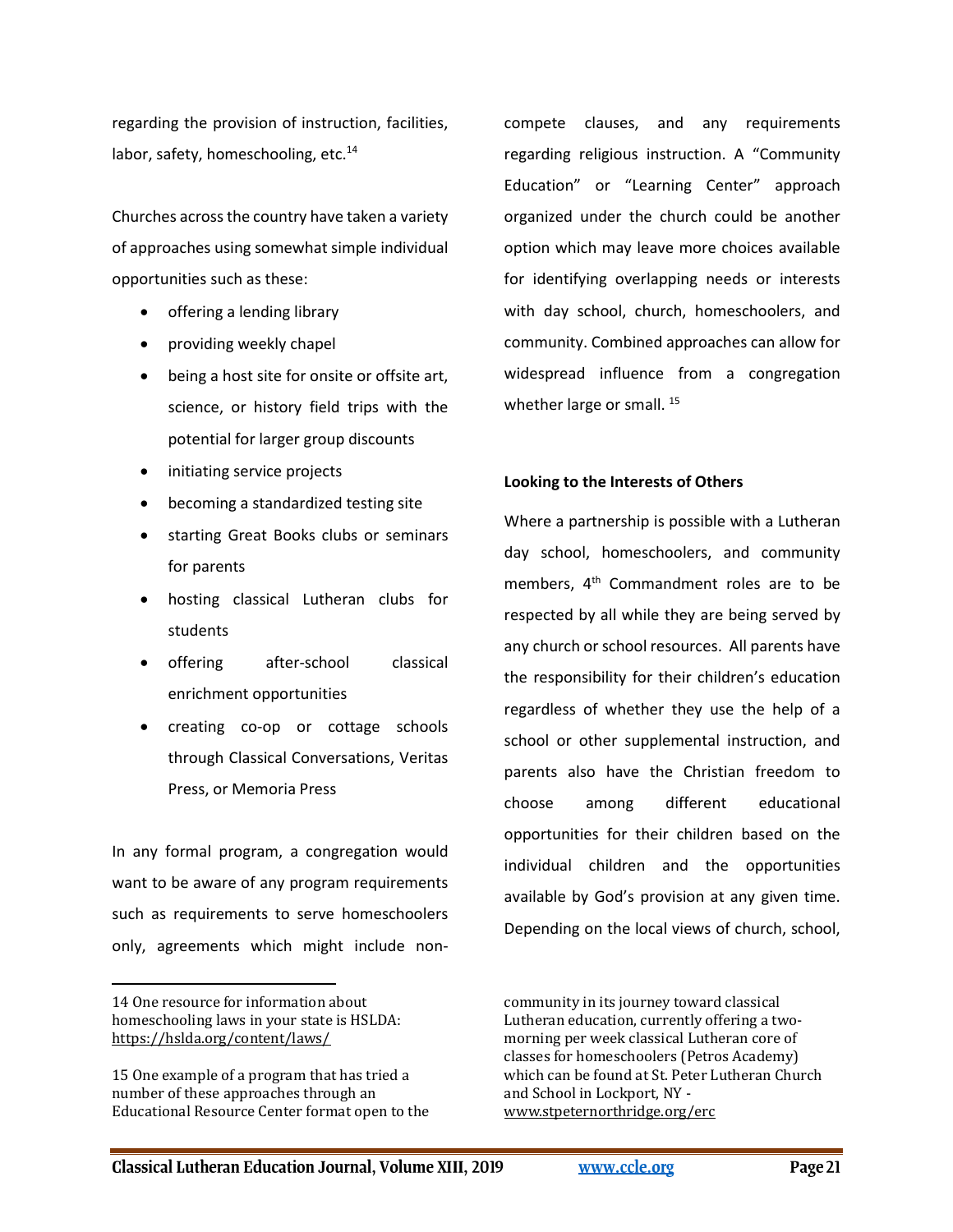homeschooling, and community outreach, efforts may need to be made to ensure that choices made available by God's provision are seen as a blessing from God rather that viewing these blessings as being in competition with one another. Homeschoolers can seek ways to be a blessing to day schools, and day schools can seek a way to be a blessing to homeschoolers or students of other schools. Members of the community can seek to bless schools, and schools can seek to bless members of the community. As Paul reminds us in *Philippians 2:3-8 (ESV): "Do nothing from rivalry or conceit, but in humility count others more significant than yourselves. Let each of you look not only to his own interests, but also to the interests of others."* With this attitude all can be encouraged to grow in faith toward God and love for one another. Combined approaches will do well to keep this attitude in mind in the visionary stages and in implementation.<sup>16</sup>

Depending on state laws and factors which influence the interests of the school and homeschoolers, a day school can provide classes for homeschoolers, or homeschoolers can

provide classes which benefit day schools. Benefits may include providing breaks for teachers in a day school or providing additional income with additional seats being filled for specific classes. Volunteer instructors may be an option for your program, or paid instruction may be an option based on those willing to pay for instruction. Some day schools have been able to fund part of an instructor's salary by serving homeschoolers with individual classes, and some homeschooling programs have been able to share instruction paid for by homeschoolers in order to benefit a smaller day school. Programs that benefit from volunteer instruction could price classes in a way that would allow a paid instructor to replace the volunteer if the volunteer's circumstances change, providing a way to build financial stability into a program that is branching out without overtaxing volunteers.

The use of online classes by day schools and homeschoolers is becoming more common at junior and senior high levels, and a local on-site tutoring or support resource could be provided

<sup>16</sup> Ideas and examples of potential approaches with contributions relating to Lutheran schools and homeschools can be found in Eternal Treasures: Teaching Your Child at Home by Cheryl Swope and Rachel Whiting, especially *Chapter 6: Our Unity: Working Together in Home, Church, and School;* [see also an April 14, 2017 blog entry at](http://www.intoyourhandsllc.com/-building-bridges-fostering-cooperation-between-christian-day-schools-and-homeschool-families.html) 

[www.intoyourhandsllc.com/](http://www.intoyourhandsllc.com/-building-bridges-fostering-cooperation-between-christian-day-schools-and-homeschool-families.html) by Marie MacPherson titled "*Building Bridges:* 

*Fostering Cooperation Between Christian Day Schools and Homeschool Families"*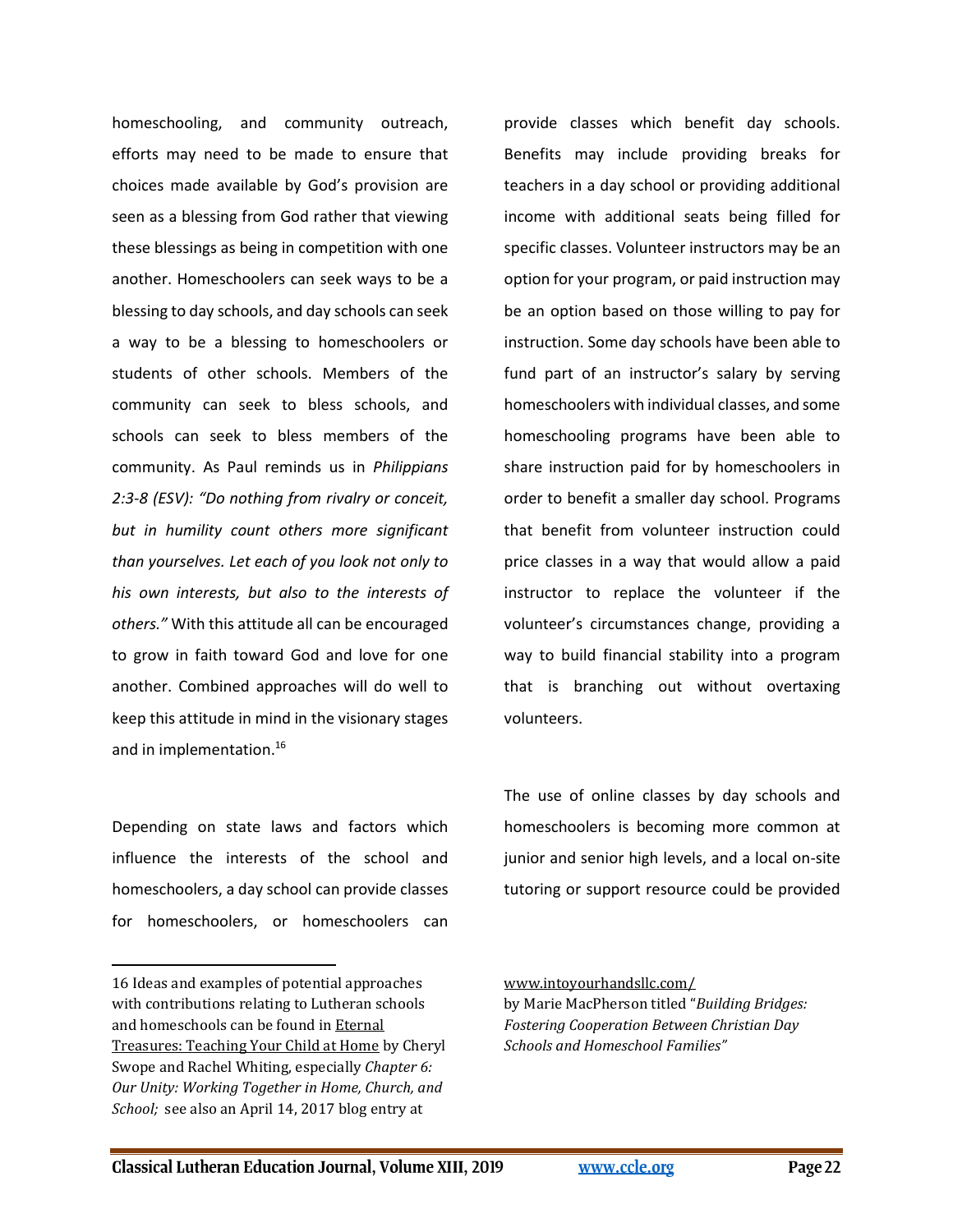in support of such classes.<sup>17</sup> Such coordination around an online resource could also be provided for parents or teachers<sup>18</sup>, and speakers could be provided by churches, schools, or homeschoolers for each others benefit. Whatever you do, do it well. Keep in mind that every opportunity offered provides word of mouth for the next event. Remember hospitality, humility, excellence, and an openness to feedback so that word of mouth advertising will be an asset.

#### **Curriculum, Instructors, Logistics**

Programs that serve homeschooling families may offer classes once a week or twice a week, or a combination of both. Meeting frequency impacts the types of instruction most likely to be effective, and curricular goals as well as the age of the children enrolled should be considered. For those who may wish to develop a program for homeschoolers but have no experience in homeschooling, learn some of the reasons people homeschool $19$  as well as keeping in mind reasons having a group of students learning together can be an asset. Many homeschoolers value the freedom to teach children different

subject areas at a pace that is faster or slower and with curriculum that best suits the child and parent, but also wish for their children to have large group experiences as well.

Some classes might be most effective as stand alone classes which do not have the expectation of work being done outside the classroom without the primary teacher. This approach allows the instructor to manage all the instructional time, but may limit the amount of material which can be covered overall. Some classes either require completion of work outside the home in a more strict academic approach or offer opportunity for parents to supervise work outside the class as optional enrichment. In order for a strict academic approach to be successful, the expectations for work done outside of class must be very clear and manageable. A plan must be in place for checking completed work and for proceeding with the day's class even if the work is not completed. Plan active follow-up with parents and students outside of class. Programs for homeschoolers opting for an enrichment approach may choose not to require outside

<sup>17</sup> Some examples of this kind of online resource can be found at [wittenbergacademy.org](file:///C:/Users/User/AppData/Local/Microsoft/Windows/INetCache/Content.Outlook/8X9ZDXF3/wittenbergacademy.org) or [flsplano.org](http://www.flsplano.org/)

<sup>18</sup> CCLE's Discamus Project: information about Latin and Greek classes for Adults can be found at ccle.org

<sup>19</sup> Good resources are Eternal Treasures: Teaching Your Child at Home by Cheryl Swope and Rachel Whiting, or this interview from Issues, Etc. - [https://issuesetc.org/2016/01/07/1](https://issuesetc.org/2016/01/07/1-homeschooling-101-cheryl-swope-1716/) [homeschooling-101-cheryl-swope-1716/](https://issuesetc.org/2016/01/07/1-homeschooling-101-cheryl-swope-1716/)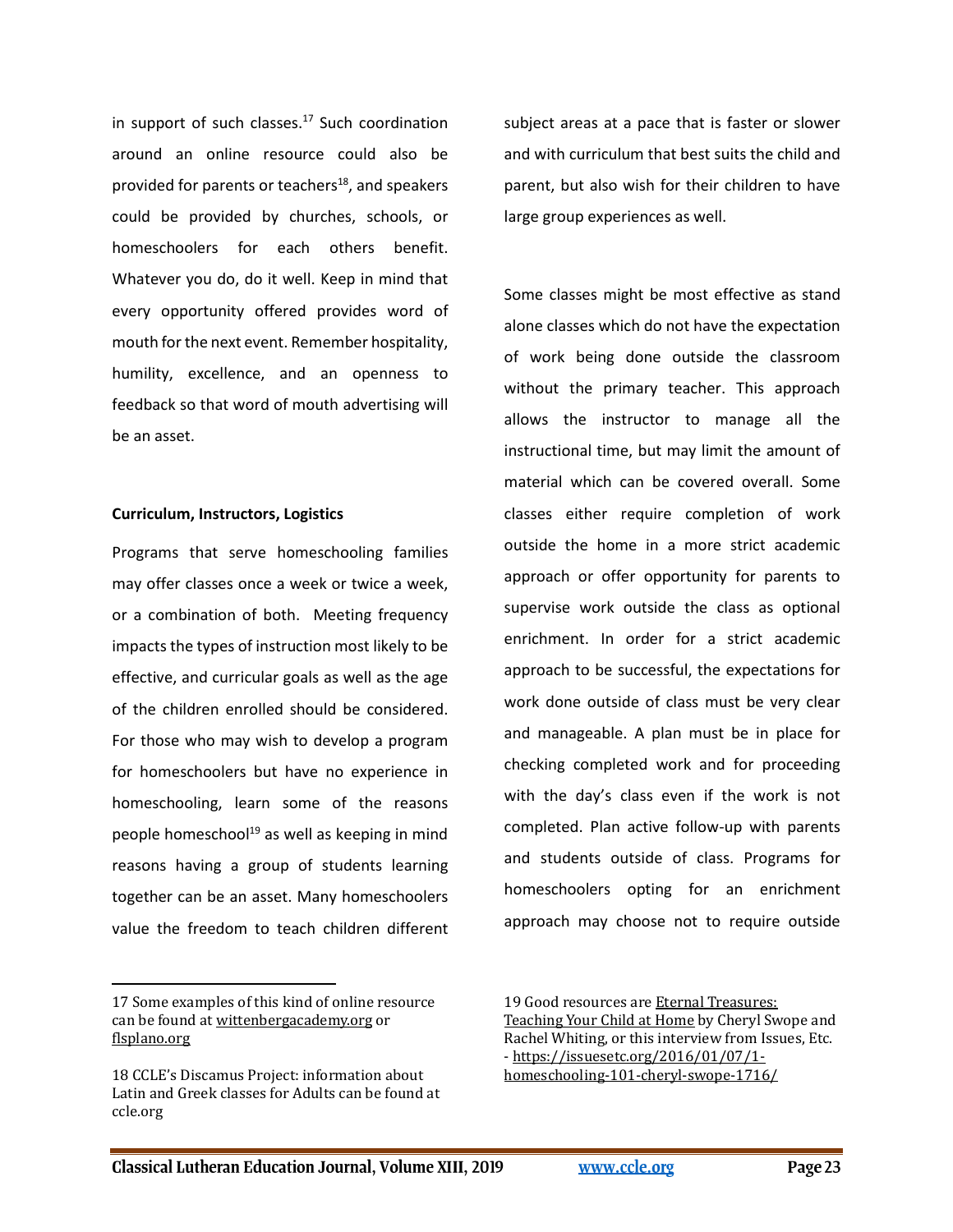work, as failure by some students to complete work outside of class could negatively impact the planned progress for the class and the learning for other students. Academic programs do set expectations for work outside of class that require parent instruction to compliment class instruction.

For classes where instruction is shared between teacher and parents, curriculum which has clearly laid out daily assignments or even daily teaching scripts can make all the difference.<sup>20</sup> For example, the Shurley English curriculum can be completed with 2 days of instruction in class and the other 3 days instruction is completed at home by the parents using their own teacher manual. Similarly, Memoria Press materials have such consistent patterns to their assignments that work can be assigned to be done in class some days and other days at home.

20 To identify appropriate curricular resources for class format, see resources such as CCLE's book Curriculum Resource Guide for Classical Lutheran Education by Swope and Heine; Simply Classical: A Beautiful Education for Any Child by Swope - especially the Appendices; [https://lutheranhomeschool.com](https://lutheranhomeschool.com/) is a new source of resources by Lutheran Homeschoolers; [www.cathyduffyreviews.com](http://www.cathyduffyreviews.com/) can help identify characteristics of curriculum like worldview, level of teacher dependence, etc.

21 The annual CCLE national summer conference and free archived recordings from a broad range of classical Lutheran educators provide

Instruction is impacted by the instructor's level of expertise in the subject matter as well as the instructor's level of theological training. In each of these are areas an instructor can grow with the invitation to "Come further up, come further in!" It is important to consider what amount of theological training would be most appropriate for instructors who will be teaching independent of a particular curriculum or who will need to sift through materials which may contain viewpoints contrary to Lutheran doctrine. Those who wish to learn can be given opportunities to learn. $21$ This is another area where feedback from parents and students can be used to help instructors to improve their effectiveness.<sup>22</sup>

outstanding opportunities to come "further up and further in!" www.ccle.org

22 For guidance regarding instructors and instruction, se[e http://www.ccle.org/marks-of-a](http://www.ccle.org/marks-of-a-classical-lutheran-educator/)[classical-lutheran-educator/](http://www.ccle.org/marks-of-a-classical-lutheran-educator/)**;**  [http://www.ccle.org/luther-on-education/;](http://www.ccle.org/luther-on-education/) CCLE's book A Handbook for Classical Lutheran Education: The Best of The Consortium for Classical and Lutheran Education's Journals; resources like those found at [www.classicalu.com](http://www.classicalu.com/) such as Dr. Christopher Perrin's [https://www.classicalu.com/lesson/principles-of](https://www.classicalu.com/lesson/principles-of-classical-pedagogy-introduction/)[classical-pedagogy-introduction/;](https://www.classicalu.com/lesson/principles-of-classical-pedagogy-introduction/) and for parents potentially Classical Conversations Parent Practicums.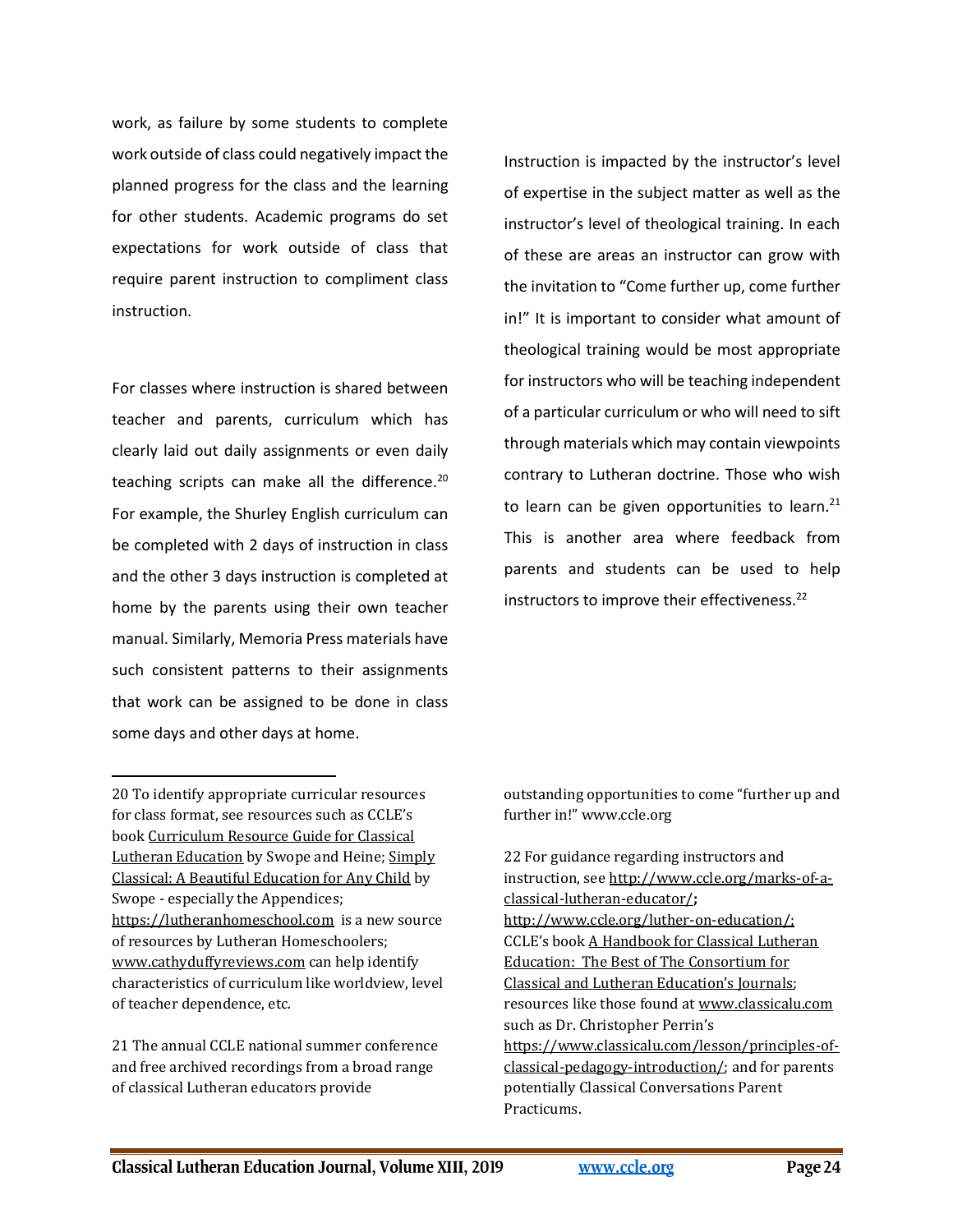## **A Winsome Invitation to the Good, True, and Beautiful**

When classical education is introduced to any group of people, it can be helpful to promote activities or events demonstrating the best of classical learning to create a thirst for the good, true and beautiful. Winsome attractions for homeschoolers include fine arts, science, writing instruction, and physical education. Neighbors served by one's efforts include Christian families in classical and non-classical homeschools or public school settings. Extend your offerings to Lutheran day schools, whether classical or not, if you would be willing to bring your classes to their schools. You might extend the school's effective through classes in Latin instruction, a Shakespeare club, historical literature discussion, or tutoring in math or writing. Rather than tackling many subject areas at once, base your decisions on what can be accomplished well considering your instructors and setting.

An instructor can seek ways to challenge and engage students, inviting them to "Come further up, come further in!" as they acquire the previously unfamiliar classical skills and

[http://www.ccle.org/classical-lutheran-](http://www.ccle.org/classical-lutheran-education-defined/)

knowledge. Early experiences should encourage a student to try hard things and still be confident that they will not be asked to do more than their current abilities or circumstances allow. It can be helpful to give feedback personally, as in a tutoring situation, or through the use of rubric or narrative progress reports rather than by grades. Instructors should confer with homeschooling parents ahead of time about what is most helpful and important to them and to their students.

## **Nurturing Faith and Love for Neighbor with the Classical Lutheran Liberal Arts**

Cultivating the mind to think under the authority of Holy Scripture will shape what is learned. Classical Lutheran education focuses on heavenly citizenship (baptism) as well as earthly citizenship (vocation). For those just starting this journey, resources for laying a classical Lutheran foundation for learning can be gleaned from documents, interviews, and books linked through the CCLE.org website. $23$  Nurturing the faith at all levels of education, parents and teachers seeking to offer classical Lutheran learning should be growing in the nurture of faith. Those leading should ensure ongoing

Beautiful Education for Any Child by Cheryl Swope, especially pages 108-113; Chapter 4, "Our Christian Faith: The Word for Us," from Eternal Treasures: Teaching Your Child at Home by Cheryl Swope and Rachel Whiting; and <http://www.ccle.org/luther-on-education/>

<sup>23</sup> See resources such as

[education-defined/;](http://www.ccle.org/classical-lutheran-education-defined/) [http://www.ccle.org/marks](http://www.ccle.org/marks-of-a-classical-lutheran-school/)[of-a-classical-lutheran-school/](http://www.ccle.org/marks-of-a-classical-lutheran-school/); Chapter 4, "What is Classical Education and What is Classical Christian Education," from Simply Classical: A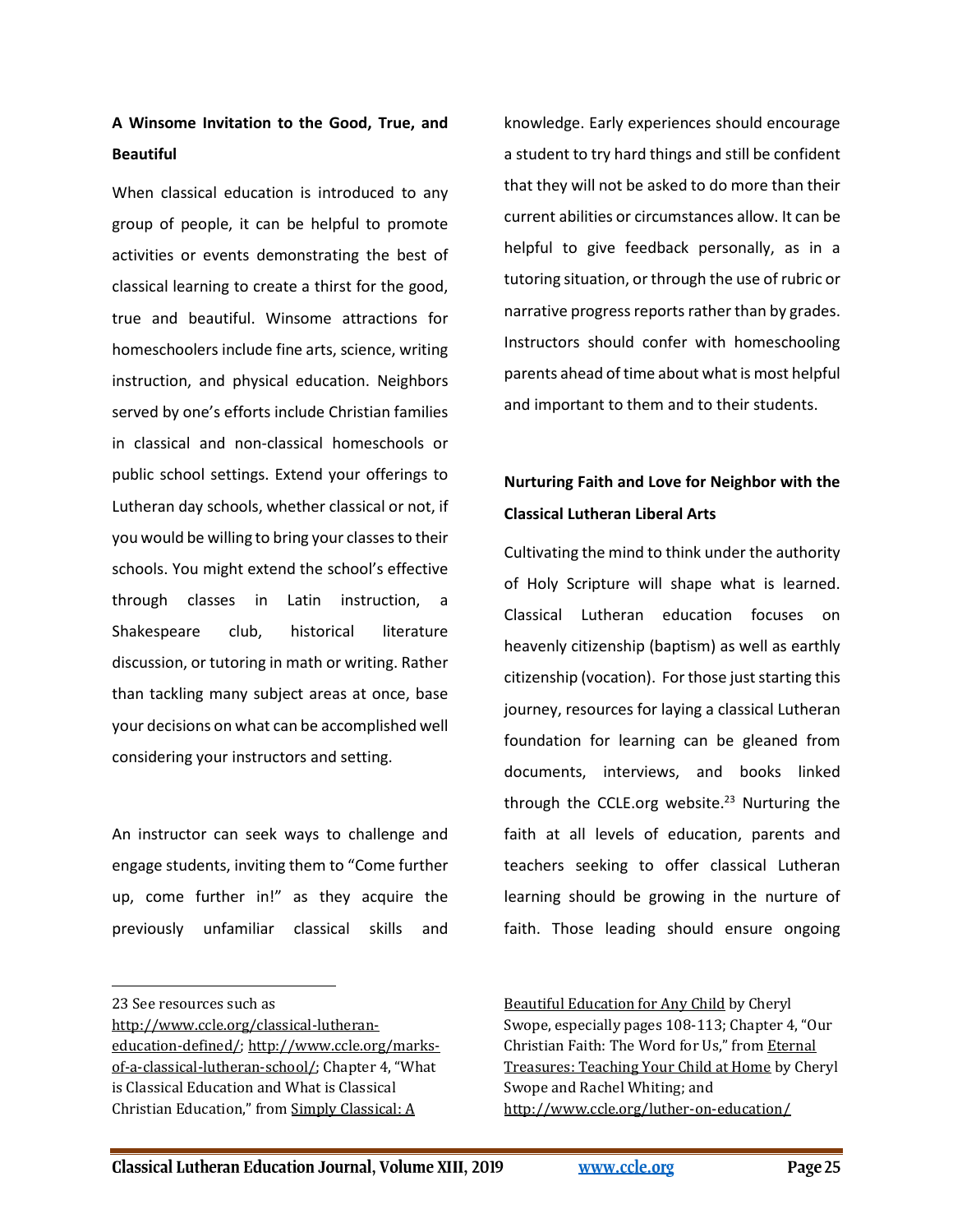opportunities for those teaching and learning to grow in the application of Law and Gospel in an environment in which the Gospel predominates, so that the environment provided does not undermine its own message with legalism or permissivism in its practices.<sup>24</sup>

Increasing thirst for the good, true and beautiful comes from God and must inevitably be paired with growing humility in the reality of human inadequacy and the comfort of Christ's work on the cross. All that is good, including the ability and opportunity to learn, comes from God. Those who have such opportunities should not think more highly of themselves for having these privileges. Instead they should humbly thank God for these privileges and use them in loving service of the neighbor and his present interests and needs.

#### **Good Fruit for the Sake of the Neighbor**

Beginning with appetizing interactions with classical Lutheran learning and staying focused on serving the interests of others while minding one's own interests, opportunities abound in ways to encourage classical Lutheran education gently and respectfully to homeschoolers, church, school, and community. As summarized on the ccle.org website,

> Classical Lutheran education seeks to cultivate in students self-knowledge, tools for learning, the ability to contemplate great ideas, and an understanding of the world in which he lives -all for the love and service of others. Above all, classical and Lutheran education inclines a child toward truth, goodness, and beauty found fully and eternally in the person and work of Jesus Christ. This is most certainly true.<sup>25</sup>

Classical Lutheran learning equips for earthly and heavenly citizenship, with foundations built

parents and teachers; and Ambassadors of Reconciliation [\(www.aorhope.org\)](http://www.aorhope.org/) free resources, self-paced online instruction that could be assigned to new instructors, training practicums, seminars that could be brought in for instructor and/or parent workshops and helpful articles such as those addressing issues of Law and Gospel regarding Supervision in Christian Ministry

25 [http://www.ccle.org/classical-lutheran](http://www.ccle.org/classical-lutheran-education-defined/)[education-defined/](http://www.ccle.org/classical-lutheran-education-defined/)

<sup>24</sup> See resources such as the article "The Gospel and Goodness: Letting the Gospel Predominate in our Classrooms" by Rev. Alexander Ring from the Classical Lutheran Education Journal Volume X 2016 at CCLE.org; Pastor Kieser's interview Lutheran Education and Baptism on Issues, Etc. [https://issuesetc.org/2016/01/26/2-national](https://issuesetc.org/2016/01/26/2-national-lutheran-schools-week-part-2-lutheran-education-and-baptism-pr-stephen-kieser-12616/)[lutheran-schools-week-part-2-lutheran](https://issuesetc.org/2016/01/26/2-national-lutheran-schools-week-part-2-lutheran-education-and-baptism-pr-stephen-kieser-12616/)[education-and-baptism-pr-stephen-kieser-](https://issuesetc.org/2016/01/26/2-national-lutheran-schools-week-part-2-lutheran-education-and-baptism-pr-stephen-kieser-12616/)[12616/;](https://issuesetc.org/2016/01/26/2-national-lutheran-schools-week-part-2-lutheran-education-and-baptism-pr-stephen-kieser-12616/) God at Work: Changing Lives by Teaching Law and Gospel by Nummela & Wheeler (CPH) could be used by individuals or groups including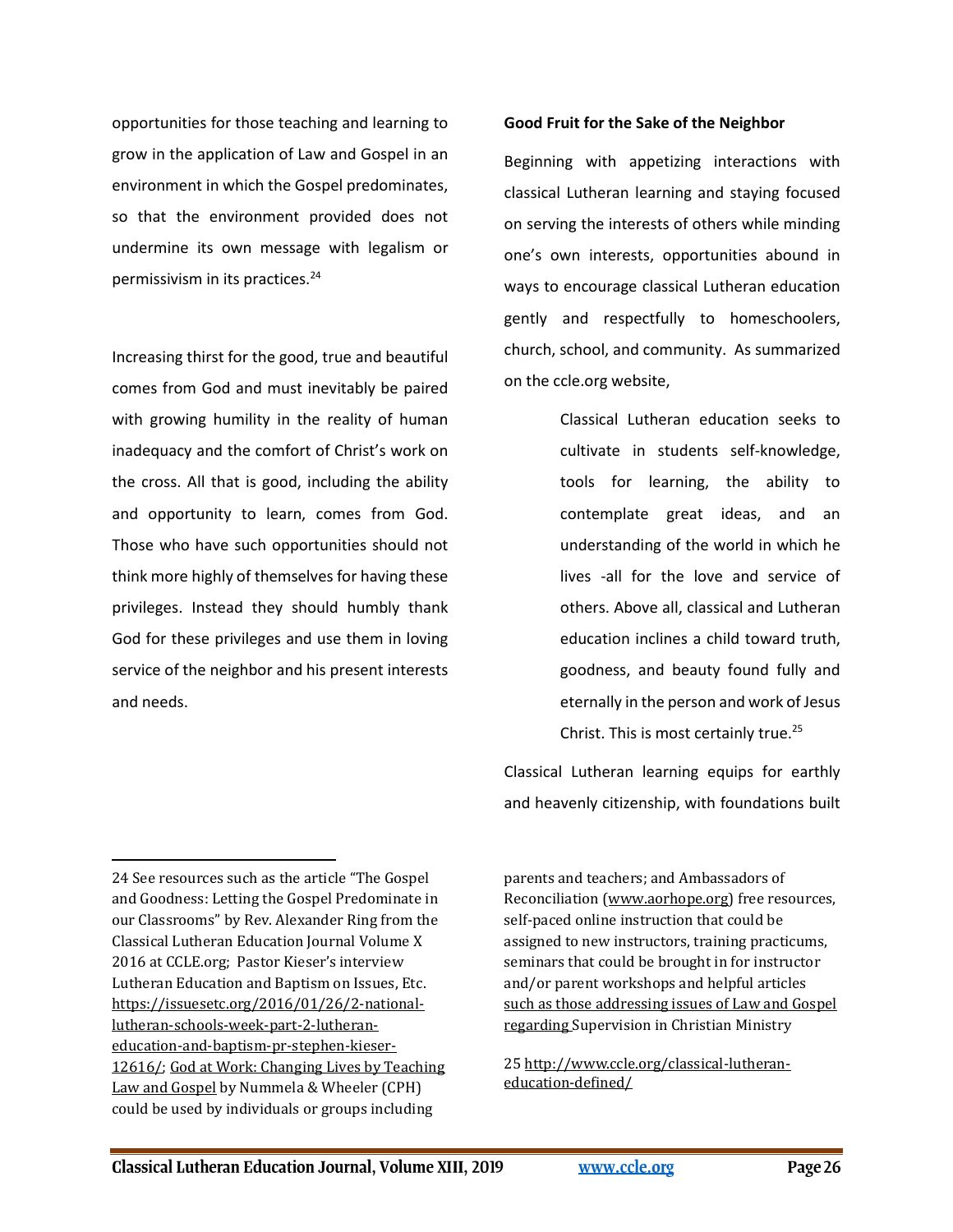from hearing the Law and Gospel from God's Word and applying this Word with the Gospel predominating in our daily lives with our neighbors. Cultivation of all students with a classical Lutheran education should incline our hearts to the good, true, and beautiful for the sake of our neighbors.

*Susan Knowles is an instructor for Petros Academy at St. Peter Lutheran Church and School in Lockport, NY and begins her 19th year of homeschooling with her two youngest children, ages 8 and 15. Susan has served as a classroom teacher in Lutheran schools and in programs serving homeschoolers. She earned her BA in Education from Concordia College, Bronxville, NY (1992) and her master's degree in Theological Studies (MTS) from Concordia Lutheran Theological Seminary, St. Catharines, Ontario (2019).*